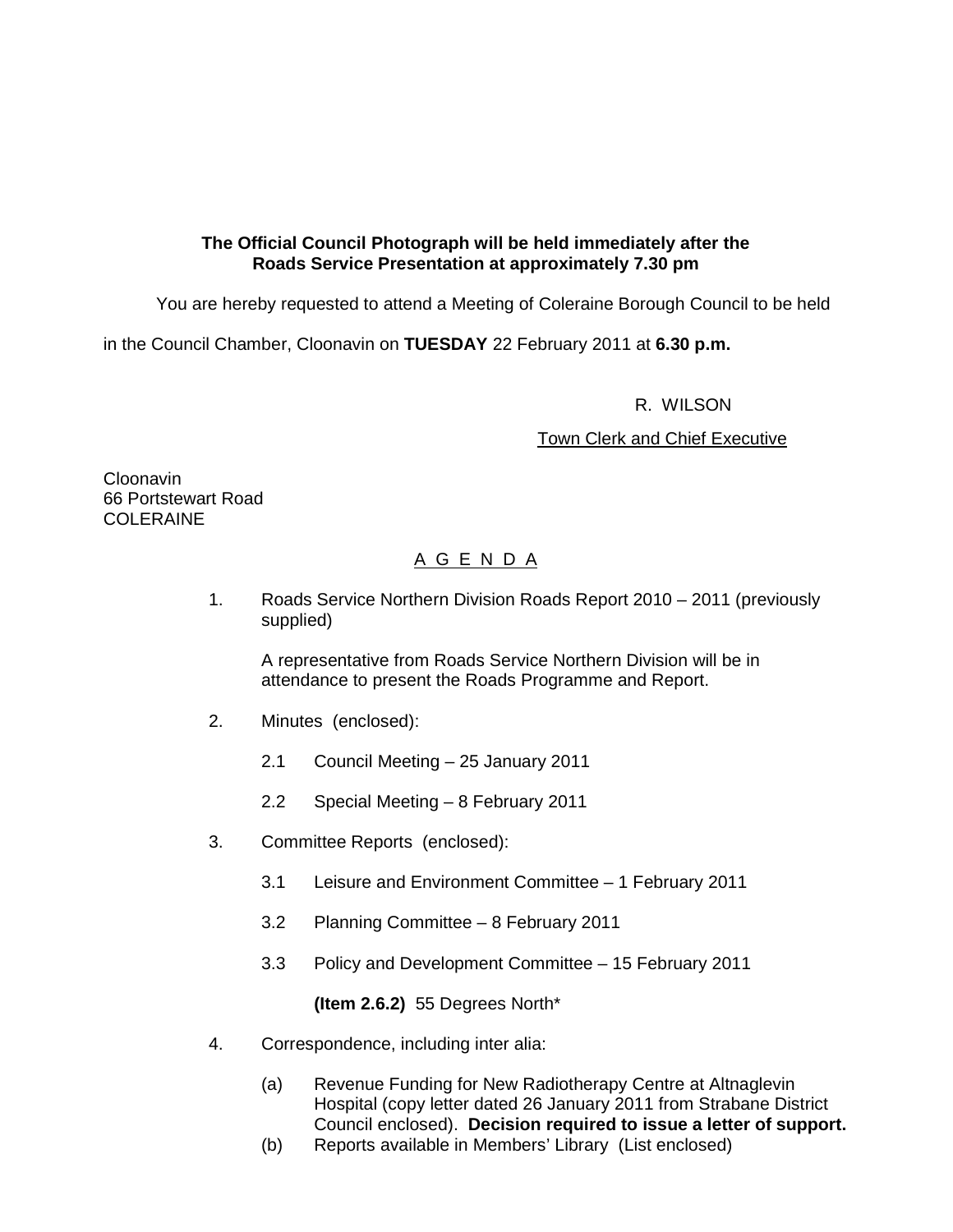- 5. Consultation List (enclosed)
- 6. Documents for Sealing

## **Enclosed for Information:**

- i) Letter dated 25 January 2011 from Translink regarding work to be carried out on the Portrush to Coleraine railway line
- ii) Letter dated 25 January 2011 from NILGA regarding appointment of new Chief Executive, Mr Derek McCallan
- iii) Letter from Peace III Co-ordinator, North Down Borough Council regarding forthcoming events
- iv) NILGA Weekly Update Issue 39 dated 14 February 2011
- v) NILGA Press Release dated 16 February 2011 regarding NILGA Annual Conference 2011, "Energising Local Government"

## **\* Recommended for consideration "In Committee"**

To: Each Member of Council 18 February 2011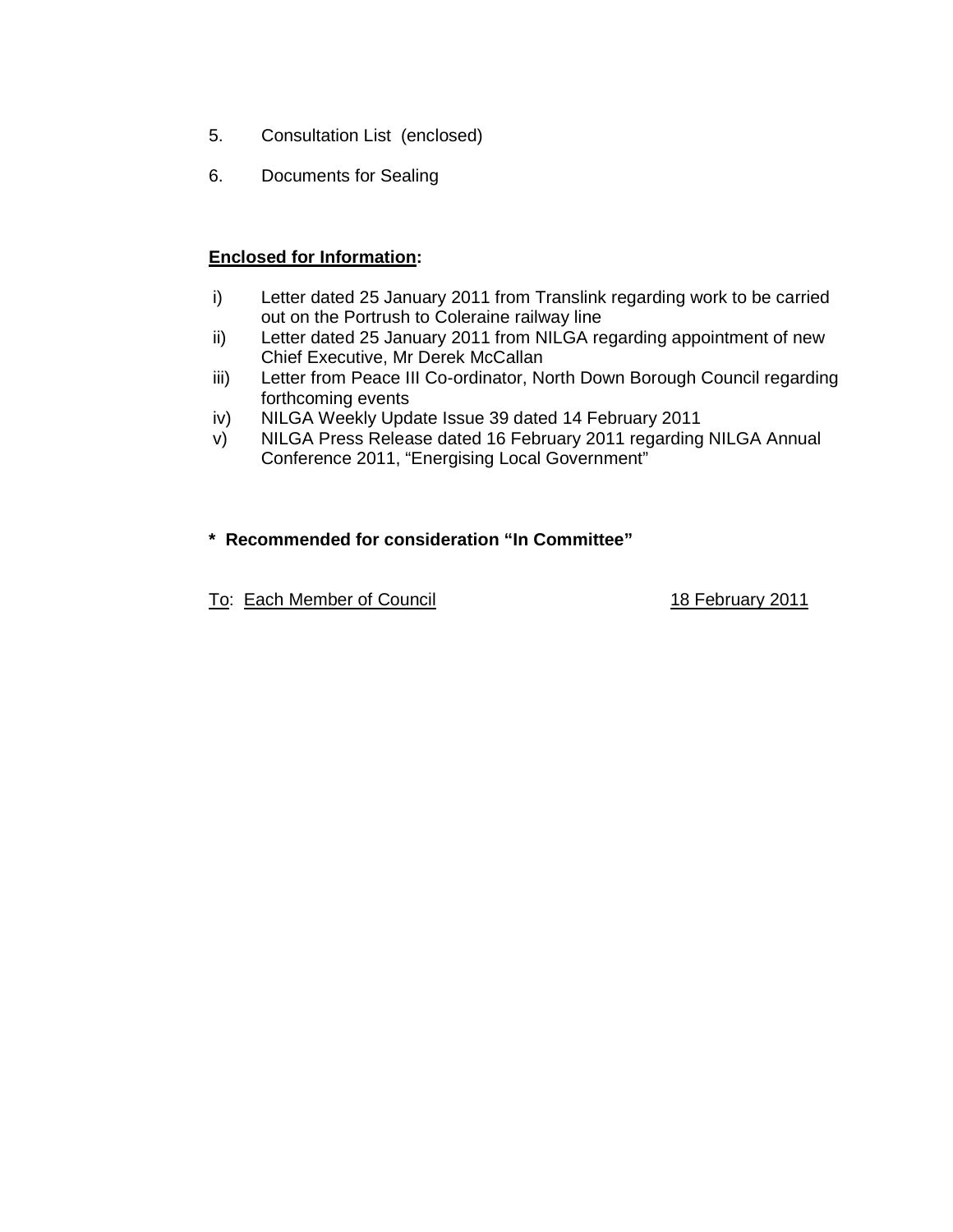## **COUNCIL MEETING**

## **25th January, 2011**

| <b>Present:</b>                      | The Mayor, Councillor N. F. Hillis, in the Chair                                                                                                                                                                                                                               |                                                                                 |
|--------------------------------------|--------------------------------------------------------------------------------------------------------------------------------------------------------------------------------------------------------------------------------------------------------------------------------|---------------------------------------------------------------------------------|
|                                      | The Deputy Mayor, Councillor A. S. Cole                                                                                                                                                                                                                                        |                                                                                 |
|                                      | <b>Aldermen</b>                                                                                                                                                                                                                                                                |                                                                                 |
|                                      | E. T. Black (Mrs.)<br>W. T. Creelman                                                                                                                                                                                                                                           | M. T. Hickey (Mrs.)<br>W. J. McClure                                            |
|                                      | <b>Councillors</b>                                                                                                                                                                                                                                                             |                                                                                 |
|                                      | C. S. Alexander (Ms.)<br>D. D. Barbour<br>J. M. Bradley<br>O. M. Church (Mrs.)<br>T. J. Deans<br>E. P. Fielding (Mrs.)                                                                                                                                                         | S. Gilkinson<br>D. Harding<br>W. A. King<br>G. L. McLaughlin<br>R. A. McPherson |
| Officers in<br><b>Attendance:</b>    | Town Clerk and Chief Executive, Director of Environmental<br>Health, Director of Corporate Services, Head of Development<br>Services, Head of Performance, Policy and Governance,<br>Head of Leisure Services, Senior Technical Officer and<br><b>Administrative Assistant</b> |                                                                                 |
| <b>Apologies:</b>                    | Alderman McClarty and Councillor Fitzpatrick<br>Ms. Jackie McNeill, Area Manager of Northern Office, Patient<br>and Client Council (Item 1.0)                                                                                                                                  |                                                                                 |
| <u>Also in</u><br><b>Attendance:</b> |                                                                                                                                                                                                                                                                                |                                                                                 |

## **1.0 PATIENT AND CLIENT COUNCIL**

The Mayor welcomed Ms. Jackie McNeill who was in attendance to present 'The People's Priorities' report to Council.

Ms. McNeill gave a brief summary of the work of the Patient and Client Council before outlining a number of projects which had been undertaken by the organisation. She then reported the results of a public survey on priorities for action, which had highlighted the top three areas of concern as: front line staffing; waiting times; and care of the elderly.

Ms. McNeill answered Members' questions on a variety of issues including domiciliary care and standards; Rural Voices; dental services; use of agency staff in the Health Service; annual budget and the role of the Patient and Client Council.

The Mayor thanked Ms. McNeill for her informative presentation following which she withdrew from the meeting.

## **2.0 MINUTES**

The Minutes of the Council Meeting of 21<sup>st</sup> December, 2010 were confirmed and signed.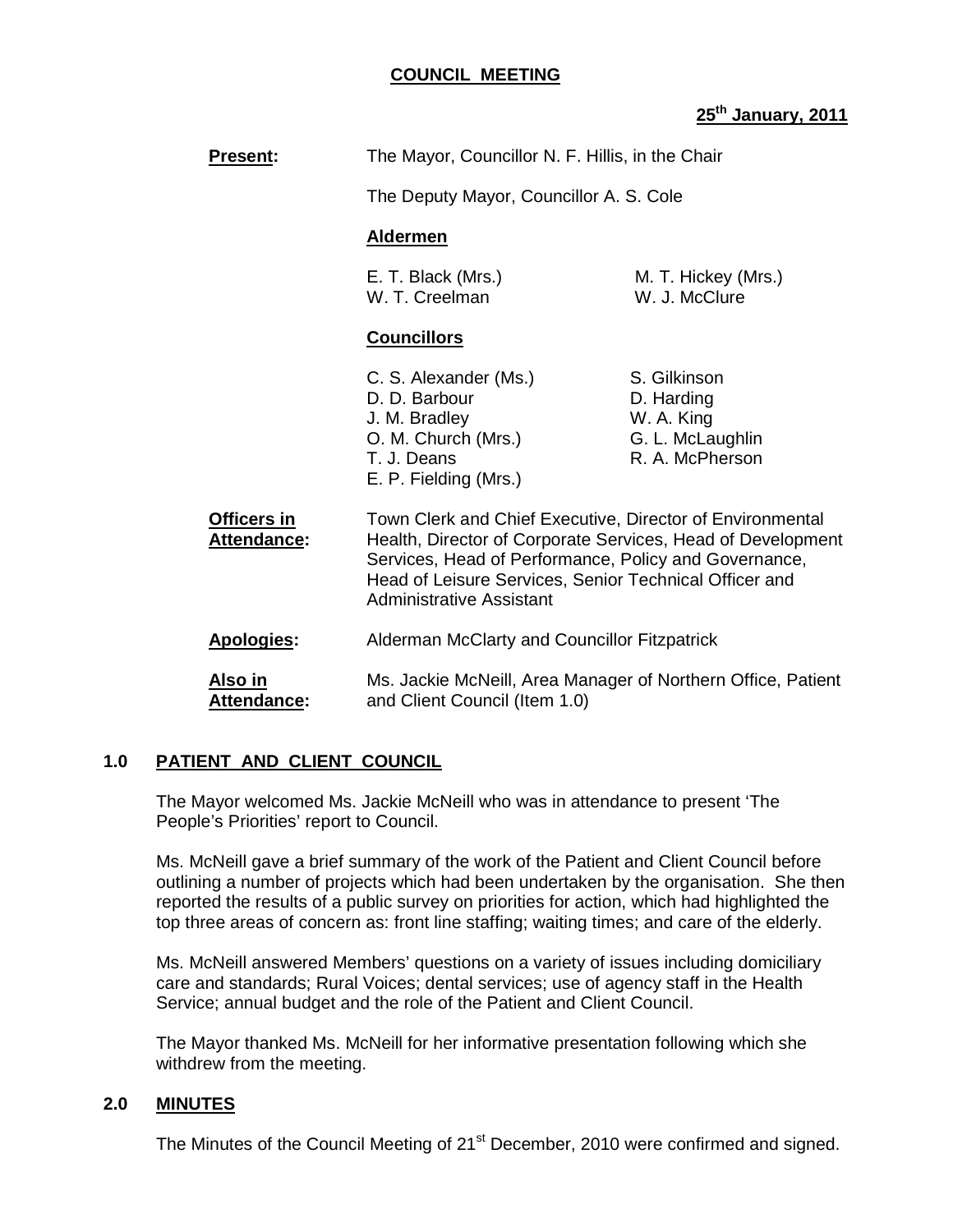## **3.0 COMMITTEE REPORTS**

#### **3.1 Leisure and Environment Committee**

The Chairman, Councillor Bradley, moved the adoption of the Leisure and Environment Committee Report; this was duly seconded by Alderman McClure and agreed.

### **3.2 Planning Committee**

The Chairman, Alderman McClure, moved the adoption of the Planning Committee Report; this was duly seconded by Councillor Mrs. Church and agreed.

#### **3.3 North West '200' Committee**

Councillor McPherson proposed the adoption of the North West '200' Committee Report; this was duly seconded by Alderman Creelman and agreed.

Matters arising:

#### 3.3.1 Road Closures

 In response to a Member's question, the Director of Environmental Health clarified the proposed arrangements for collection of black bin refuse on 19<sup>th</sup> May, 2011.

#### **3.4 Policy and Development Committee**

 The Chairman, Councillor McPherson, moved the adoption of the Policy and Development Committee Report; this was duly seconded by Councillor Bradley.

Matters arising:

#### 3.4.1 Review of Redundancy Policy

 It was agreed that this item be considered 'In Committee' at the end of the meeting.

## **4.0 PORTRUSH REGENERATION GROUP SELECTION PANEL**

 The Head of Development Services advised that Councillors Ms. Alexander and Gilkinson had previously been nominated onto this Panel and that Councillor Ms. Alexander had since withdrawn. A new nomination was, therefore, sought.

#### **Agreed:**

On the proposal of Councillor McPherson and seconded by Councillor Ms. Alexander, that The Mayor be nominated to the Portrush Regeneration Group Selection Panel.

## **5.0 COASTGUARD CO-ORDINATION CENTRES**

Read letter dated 20<sup>th</sup> December, 2010 from North Down Borough Council and email dated 16<sup>th</sup> January, 2010 from The Belfast Coastguard Group requesting Council's support for maintaining a Coastguard Maritime Rescue Coordination Centre presence in Northern Ireland.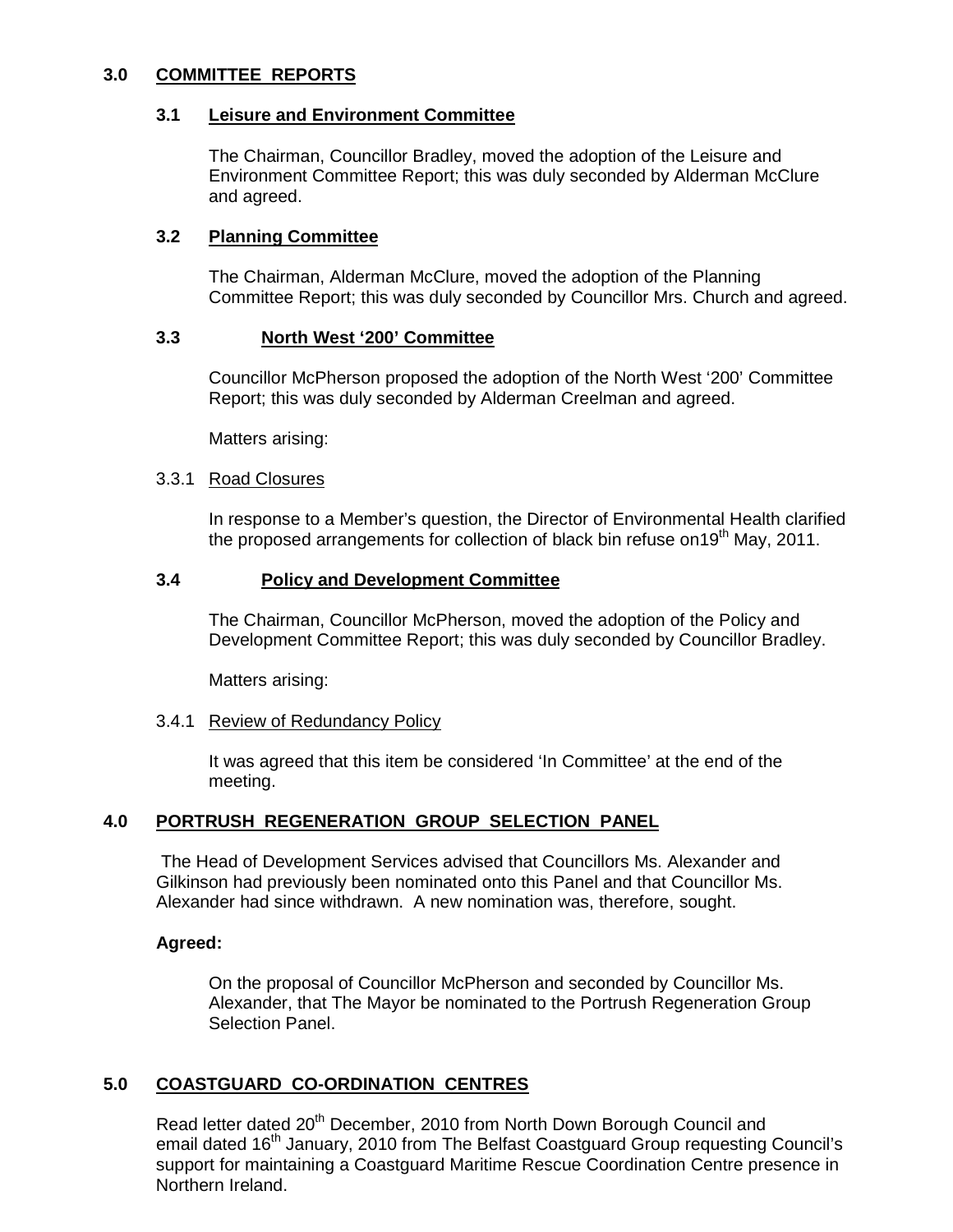## **Agreed:**

That Council supports North Down Borough Council and The Belfast Coastguard Group.

## **6.0 DOCUMENTS TABLED**

 Members noted the list of documents which had been made available in the Members' Library (previously supplied).

## **7.0 CONSULTATION LIST**

Details of consultation documents received were noted (previously supplied).

 Any Member who wished to make a response was asked to contact the Head of Performance, Policy and Governance before the due date for comments as detailed in the report.

## **8.0 DOCUMENTS FOR SEALING**

Resolved:

That the following documents be sealed:

| 1. | Lease                   | Council to Tanya Gillen -<br>Arcadia Building, Portrush.                                                                |
|----|-------------------------|-------------------------------------------------------------------------------------------------------------------------|
| 2. | Licence (in duplicate)  | Council to Dr. M. O'Kane -<br>Licensed Right of Passage to<br>'The Den', 16 Bath Terrace,<br>Portrush.                  |
| 3. | Contract (in duplicate) | Council and Nicor Construction -<br>Proposed extension and<br>improvement works at Millburn<br><b>Community Centre.</b> |
| 4. | <b>Cemetery Titles</b>  | Grant of Right of Burial – Deeds<br>Register Nos. 3701 - 3725<br>inclusive:                                             |
|    |                         | Agherton<br>3<br>Ballywillan<br>6<br>Coleraine<br>13<br>Kilrea<br>3<br>Portstewart                                      |
|    |                         |                                                                                                                         |

Advanced Deeds Register Nos. 0264 and 0265:

Coleraine 2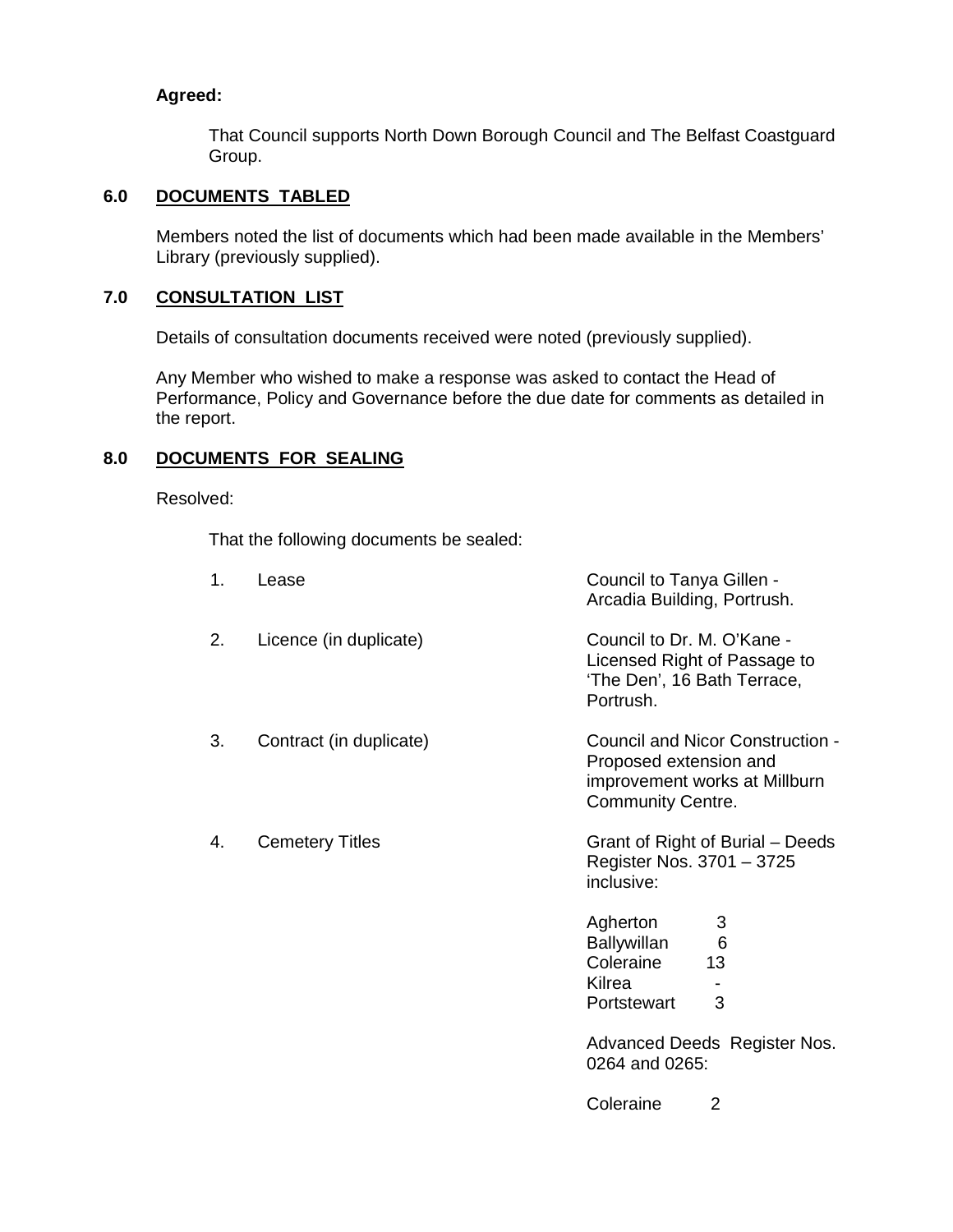## **SPECIAL MEETING**

## **08 February, 2011**

 **Convened:** To consider the Rate Estimates and strike a Borough Rate for the year ended 31 March 2012

**Present:** The Mayor, Councillor N. F. Hillis in the Chair

The Deputy Mayor, Councillor A. S. Cole

#### **Aldermen**

 E. T. Black (Mrs.) D. McClarty W. T. Creelman W. J. McClure M. T. Hickey (Mrs.)

#### **Councillors**

| R. A. Loftus (Mrs.) |
|---------------------|
|                     |
|                     |
|                     |
|                     |

 **Officers in** Director of Technical Services, Director of Corporate Attendance: Services, Director of Environmental Health, Head of Development Services, Leisure Services Officer, Management Accountant and Administrative Assistant

**Apology:** Councillor Fitzpatrick and Town Clerk and Chief Executive

#### **1.0 2011/2012 RATE ESTIMATES**

 The Director of Corporate Services presented his report on the 2011/2012 Rate Estimates (previously supplied) and elaborated on the main issues which materially affected the proposed rate viz:

## **Payroll Costs**

 Council had not provided for any annual pay award for staff, although this would be subject to national negotiations and was not within Council's control. Council has had to budget for a further rise of 1% in employers' pension contributions, which was also outside Council's control.

 Council had achieved a material reduction in the level of overtime over the past two years and had also experienced a reduction in the level of absenteeism. These factors had mitigated the overall increase in payroll costs.

## ● **New Facilities**

 Council has continued to invest in new or enhanced facilities for the benefit of Ratepayers. The Jim Watt Sports Centre and Coleraine West Community Centre opened in 2010/2011 but a full year's running costs have been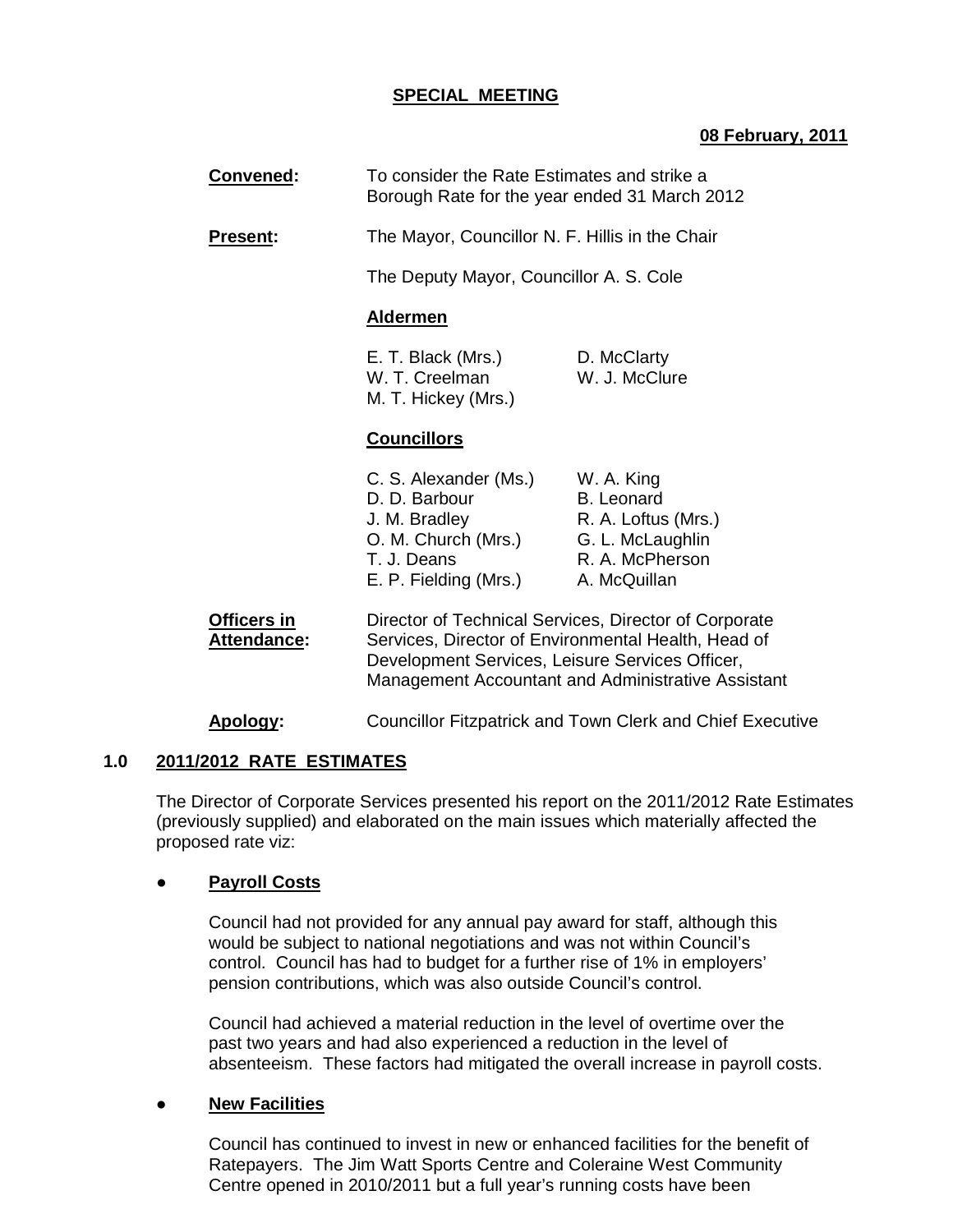provided for the incoming year. In addition, the loan charges on both facilities brings the impact on rates for 2011/2012 to approximately the equivalent of a 2.5% increase.

## ● **Other Material Costs**

 A number of other significant cost pressures have had an impact on the 2011/ 2012 budget, as outlined below:

- Substantial increases in fuel and energy prices have had to be accounted for;
- **Central Government has again imposed an £8 per tonne rise in** landfill tax;
- cost of elections in May 2011 has to be incorporated in the budget;
- new fleet inspection requirements come into force in 2011/12 and would add extra costs to the relevant services.

## ● **Income**

The main issues relating to Council's income for the forthcoming year are:

- a further decrease in Building Control income due to the continuing slowdown in the construction business (staff resources within this area had also decreased);
- additional income had been provided for within the Refuse Disposal heading due to an anticipated increase in waste being deposited by other Councils;
- income at some Council facilities had fallen slightly as a result of the economic situation.

## **Reserves and Rate Base**

 Council was required to maintain a balance in its District Fund in accordance with prudent financial management principles. As was outlined last year, Council's reserves were very limited. There was a need to ensure that reserves were maintained at a reasonable level in the run-up to the Review of Public Administration implementation and, therefore, it had not been possible to utilise any reserves to offset the rate requirement for the incoming year.

 Additionally, the estimated 'Penny Product' had only marginally increased for the new financial year. Whilst there remains a lack of growth in the number of properties paying rates, some additional rate income was anticipated due to the introduction of rating of vacant domestic properties in October 2011.

## **Savings and Efficiencies**

 In addition to the reductions in overtime and absenteeism other areas which had produced savings included:

- **•** management and control of vacant posts;
- energy usage;
- considerable savings in water charges;
- review of contributions: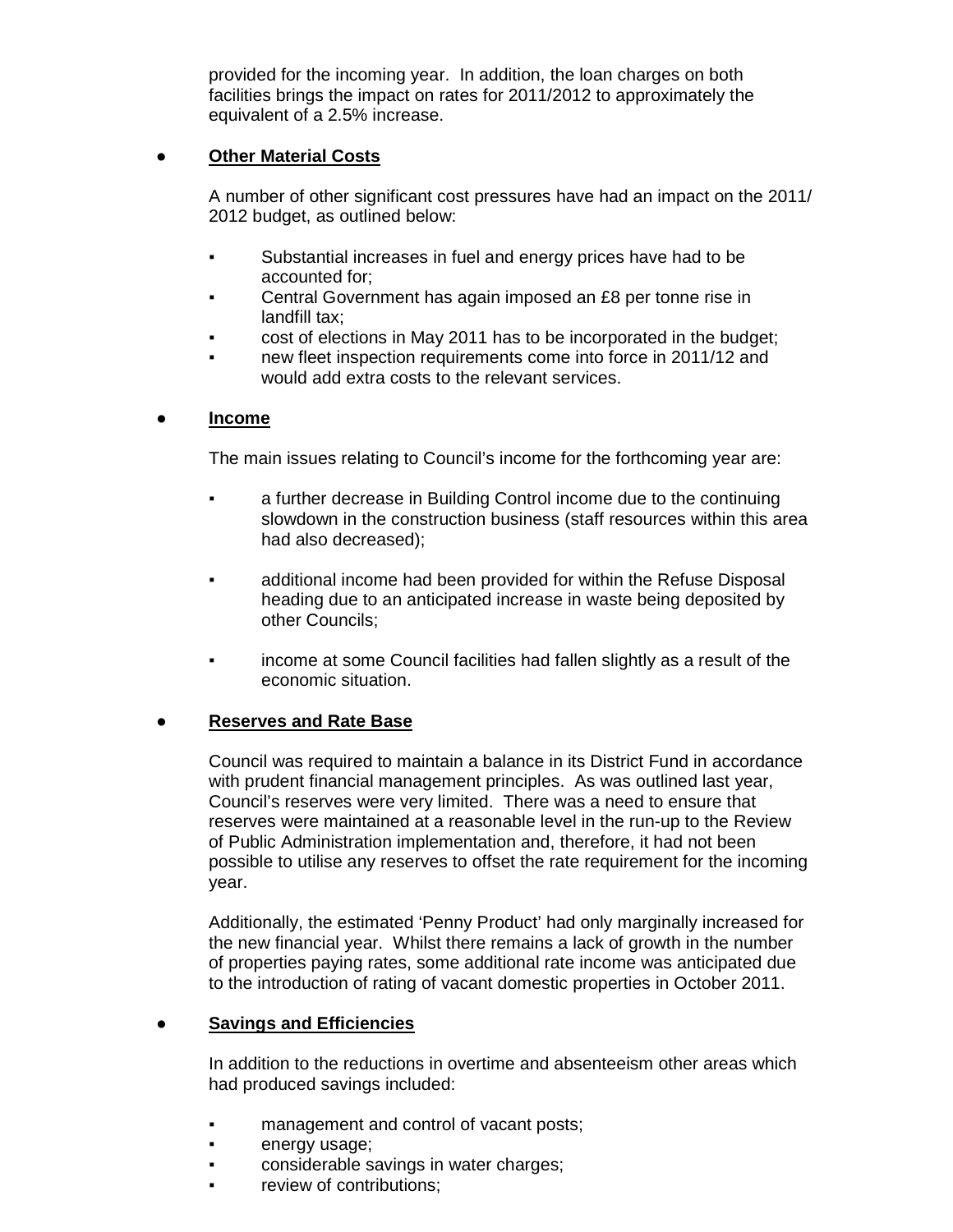preparation of Service Plans across Council through which various savings had been achieved.

 Council had reviewed and prioritised its Capital Programme but would continue to invest in those projects which would have greatest impact on the economy and regeneration in the Borough. Council was also committed to reviewing a number of key areas during the 2011/12 financial year together with on going efforts to realise savings wherever possible.

 A period of discussion ensued during which various members' questions were answered by the Director of Corporate Services.

 The Director of Corporate Services thanked the Finance Manager, the Management Accountant and all other officers involved in the process of preparing the Rate Estimates.

## **1.1 Estimate Summary**

The estimate of rates culminated in the following rate requirement:

| <b>Net Cost of Services</b>  | 18,183,556 |
|------------------------------|------------|
| Less: General Grant          | 660,000    |
| Less: Credit Balance Applied |            |
|                              | 17,523,556 |
|                              |            |
| Estimated product of 1p rate | 755,920    |

It was proposed by Alderman McClure and seconded by Alderman Mrs. Black:

That Council strike a Borough Rate for the 2011/2012 year as follows:

- (a) Non-Domestic Rate of 23.1818 pence
- (b) Domestic Rate of 0.3058 pence

 On being put to the Meeting the proposal was carried, nineteen members voting in favour and one member voting against.

## **1.3 Thanks**

Thanks were extended to the Town Clerk and Chief Executive, in his absence, and the Director of Corporate Services for involving the members throughout the extensive estimates exercise.

## **2.0 BEST WISHES**

 The Mayor, on behalf of Council, extended best wishes for the future to the Director of Corporate Services as he leaves Council after over thirteen years' service.

 The Director of Corporate Services thanked the Mayor and everyone for their kind words and extended best wishes to members and staff.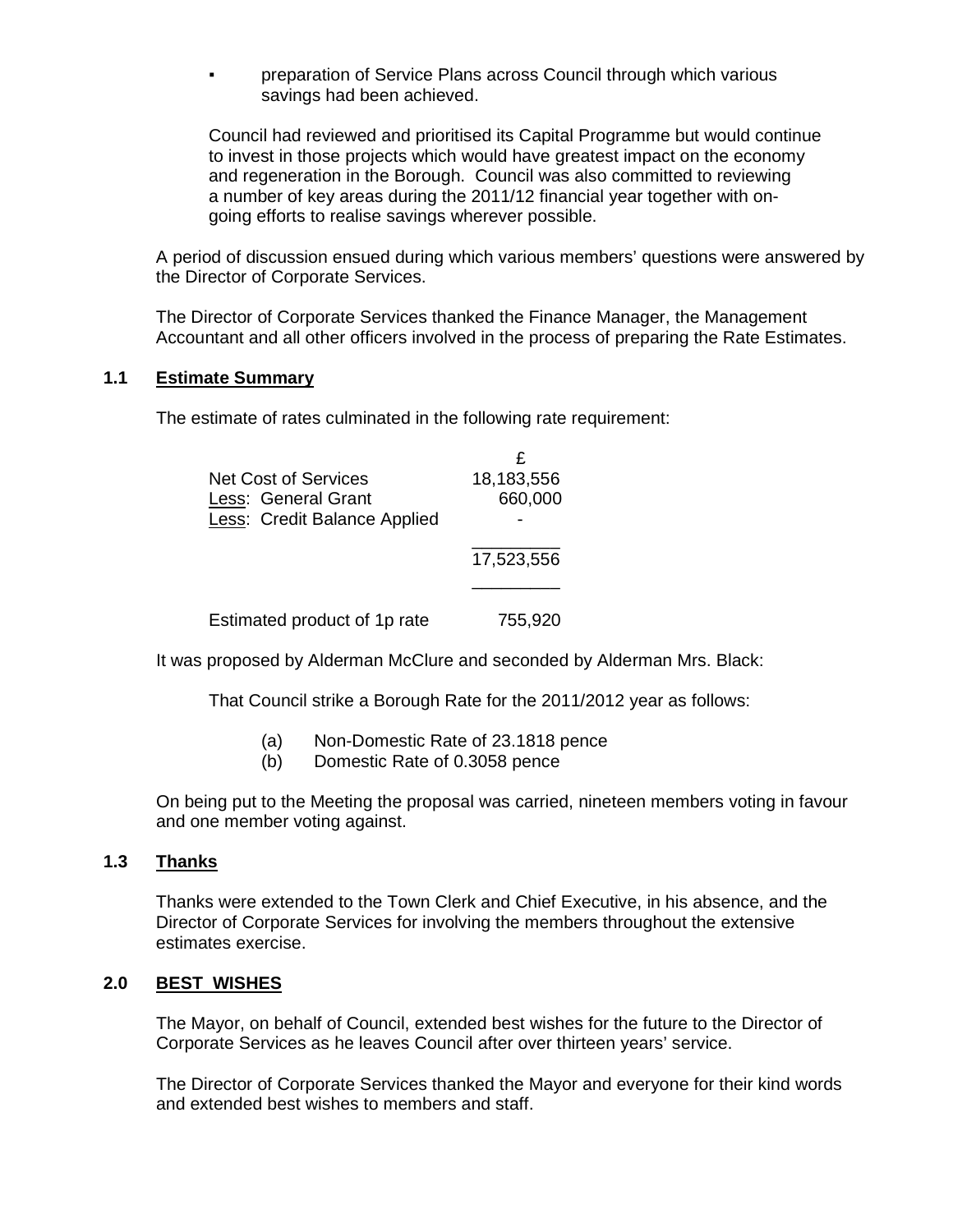## **LEISURE AND ENVIRONMENT COMMITTEE**

## **1 st February, 2011.**

| <b>Present:</b>                          | Councillor J. M. Bradley, in the Chair                                                                                                                                                                                                                                                   |                                                                                                                                                                                            |  |
|------------------------------------------|------------------------------------------------------------------------------------------------------------------------------------------------------------------------------------------------------------------------------------------------------------------------------------------|--------------------------------------------------------------------------------------------------------------------------------------------------------------------------------------------|--|
|                                          | The Mayor, Councillor N. F. Hillis (Items $1.0 - 9.4$ )                                                                                                                                                                                                                                  |                                                                                                                                                                                            |  |
|                                          | The Deputy Mayor, Councillor A. S. Cole                                                                                                                                                                                                                                                  |                                                                                                                                                                                            |  |
|                                          | <b>Aldermen</b>                                                                                                                                                                                                                                                                          |                                                                                                                                                                                            |  |
|                                          | E. T. Black (Mrs.)<br>(Items $1.0 - 9.3$ )<br>W. T. Creelman<br>(Items $4.1 - 9.5$ )                                                                                                                                                                                                     | M. T. Hickey (Mrs.)<br>W. J. McClure<br>(Items $1.0 - 6.1.2$ )                                                                                                                             |  |
|                                          | <b>Councillors</b>                                                                                                                                                                                                                                                                       |                                                                                                                                                                                            |  |
|                                          | C. S. Alexander (Ms.)<br>D. D. Barbour<br>O. M. Church (Mrs.)<br>T. J. Deans<br>(Items $1.0 - 4.2$ )<br>E. P. Fielding (Mrs.)<br>S. Gilkinson<br>D. Harding<br>(Items $1.0 - 4.2$ )                                                                                                      | W. A. King<br>(Items $1.0 - 9.4$ )<br><b>B.</b> Leonard<br>(Items $1.0 - 4.2$ )<br>R. Loftus (Mrs.)<br>(Items $1.0 - 4.2$ )<br>G. L. McLaughlin<br>R. A. McPherson<br>(Items $1.0 - 9.4$ ) |  |
| <b>Officers in</b><br><b>Attendance:</b> | Director of Technical Services, Director of<br>Environmental Health, Interim Director of Leisure<br>Services, Leisure Services Officer (Items 1.0 – 4.2), Head of<br>Development Services (Items 1.0 - 9.4), Senior Technical<br>Officer (Items 4.2 – 9.3) and Administrative Assistant. |                                                                                                                                                                                            |  |

# **Apologies:** Alderman McClarty and Councillor Fitzpatrick

#### **1.0 WELCOME**

The Chairman welcomed everyone to the meeting.

#### **2.0 SYMPATHY**

 The Chairman referred to the recent death of the Town Clerk and Chief Executive's father and advised that a letter of sympathy would be forwarded to him.

#### **3.0 "IN COMMITTEE"**

It was agreed to discuss items to be heard "In Committee" at the end of the meeting.

#### **4.0 LEISURE SERVICES' REPORT**

 The Report of the Interim Director of Leisure Services was considered (previously supplied).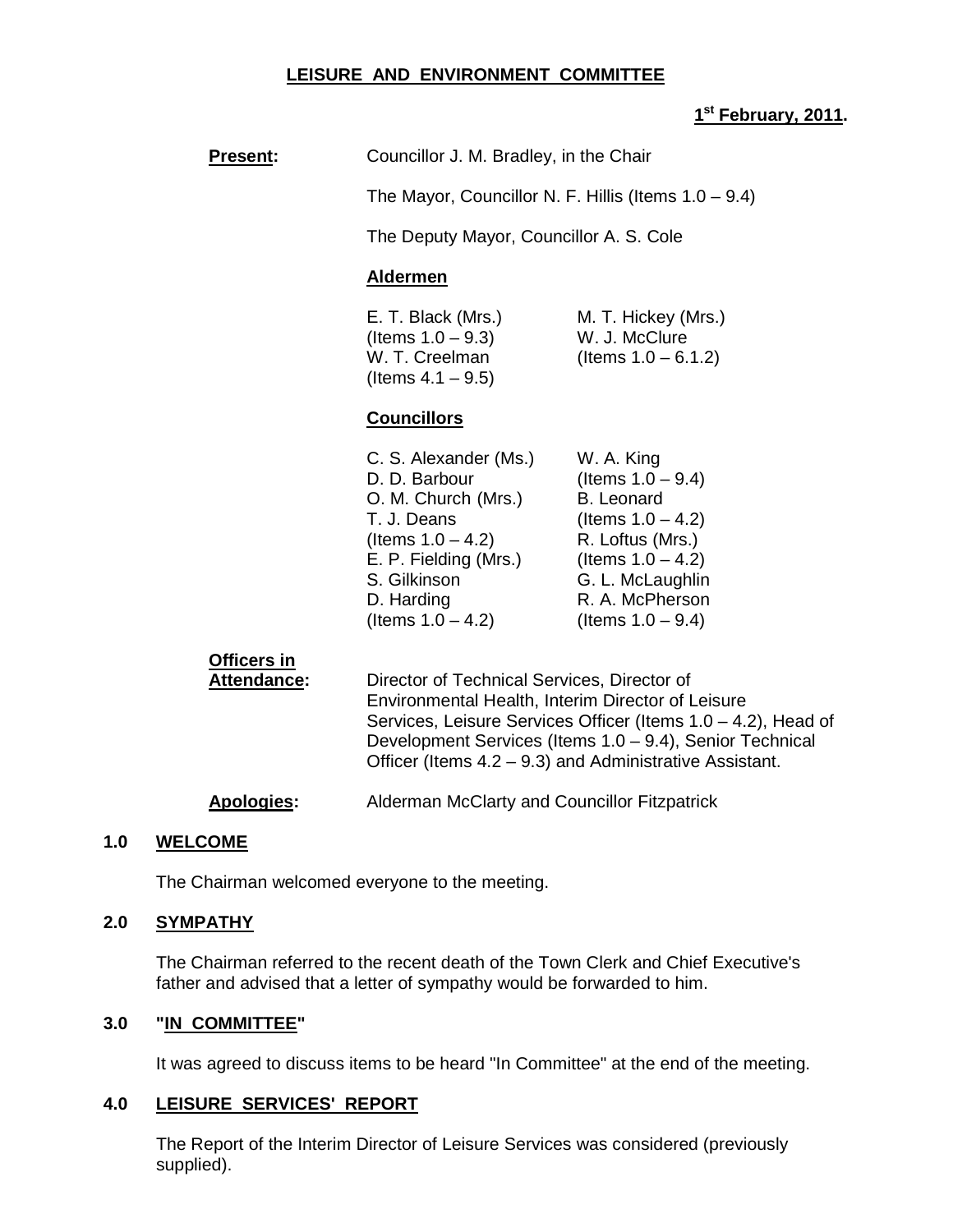Matters arising:

## **4.1 Garvagh Museum and Heritage Centre**

Mr. Jack Clyde and Mr. Wilbert Patterson of Garvagh Museum and Heritage Centre, were in attendance to give a presentation on the Museum.

The representatives updated members on developments at the Museum and elaborated on various issues including:

- Museum items
- Future plans
- Expenditure
- Sources of income
- Business Plan

Council had agreed an annual grant of £5,000 (commencing 2008/2009) for three years to assist with the running costs and as this was the third and final year of that agreement, Mr. Clyde appealed for financial assistance to be continued for a period of five years as follows:

| $2011 - 2012$ | Year 1            | £5,000  |
|---------------|-------------------|---------|
| $2012 - 2013$ | Year <sub>2</sub> | £7,500  |
| $2013 - 2014$ | Year <sub>3</sub> | £7,500  |
| $2014 - 2015$ | Year <sub>4</sub> | £7,500  |
| $2015 - 2016$ | Year <sub>5</sub> | £7,500  |
| Total         |                   | £35,000 |

The representatives answered members' various questions.

The Chairman thanked the representatives for their excellent presentation after which they withdrew from the meeting.

A discussion ensued and members indicated support for funding in principle but felt there should be further discussion on all funding applications before a decision could be made.

## **Recommended:**

 That a decision on the funding request be made at a later date when more information regarding rates and the corporate review of annual grants and contributions were made available.

## **4.2 Anderson Park**

## **Lodge Burn Flood Alleviation Scheme – Phase 1**

 Representatives from Atkins Ltd., Stephen Orr and Julie Templeton, were in attendance to present a report to members regarding the above scheme. Dr. Gareth Greer, Conservation Officer and Mr. Joe McElduff, Contracts Manager, McLaughlin & Harvey, were also in attendance. Mr. Orr updated members on the scheme and highlighted various issues including:

- Reinforced concrete floodwalls
- Reinstating of the river
- Provision of offline pond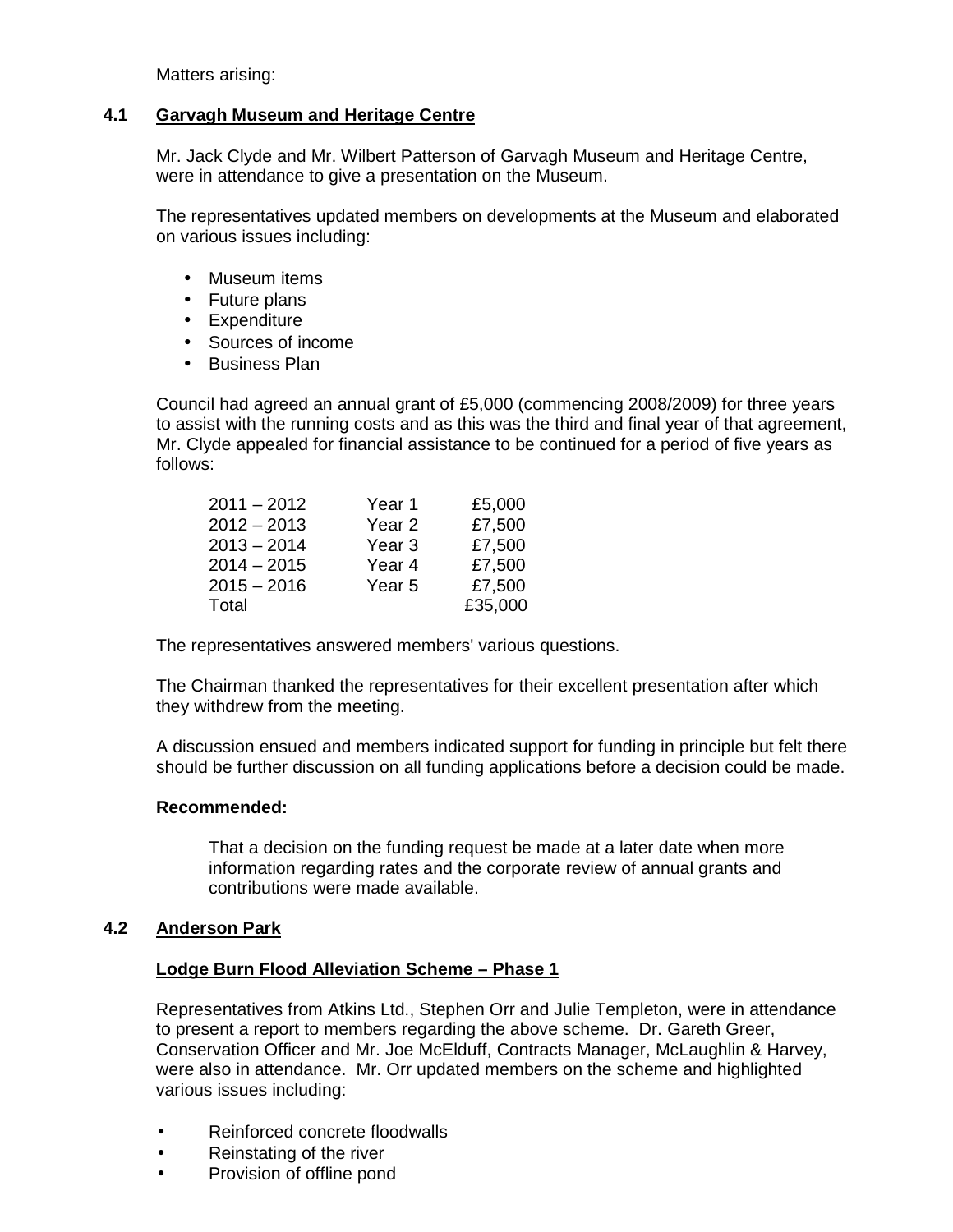## • Works programme

 The representatives answered members' various questions and noted comments. Following queries regarding the necessity of the offline pond, Mr. Orr advised that the pond could be removed from the scheme and replaced by a flowerbed; this would be discussed further with officers. A member raised concern about flash flooding in the Park and suggested warning signs be put in place. Mr. Orr advised he would review flash flooding with the client and report back to officers.

 The Chairman thanked the representatives for their presentation after which they withdrew from the meeting.

## **Recommended:**

 To proceed with the Flood Alleviation Scheme – Phase 1, with officers to resolve final design detail.

## **4.3 For Information**

Members noted information on the following topics, as detailed in the report:

- Audit Report
- Coleraine Leisure Centre Open Day

## **5.0 ENVIRONMENTAL HEALTH REPORT**

 The Report of the Director of Environmental Health was considered (previously supplied).

Matters arising:

## **5.1 Review of Sunday Trading Law**

Consideration was given to information on this topic, as detailed in the report.

It was proposed by Councillor Barbour and seconded by Councillor McPherson:

That Council does not support an extension to the existing Sunday Trading Hours.

 On being put to the meeting, the proposal was carried, ten members voting in favour and three against.

## **Recommended:**

That Council does not support an extension to the existing Sunday Trading Hours.

## **5.2 Approval of Products of Animal Origin Establishments under EC Regulation 853/2004**

Premises producing animal products require District Council approval. Conditional approval was granted by Council in July 2010 to the following premises:

• Annie's Traditional Food Limited, Unit 5 Ballerin Business Park, 98 Boleran Road, Garvagh.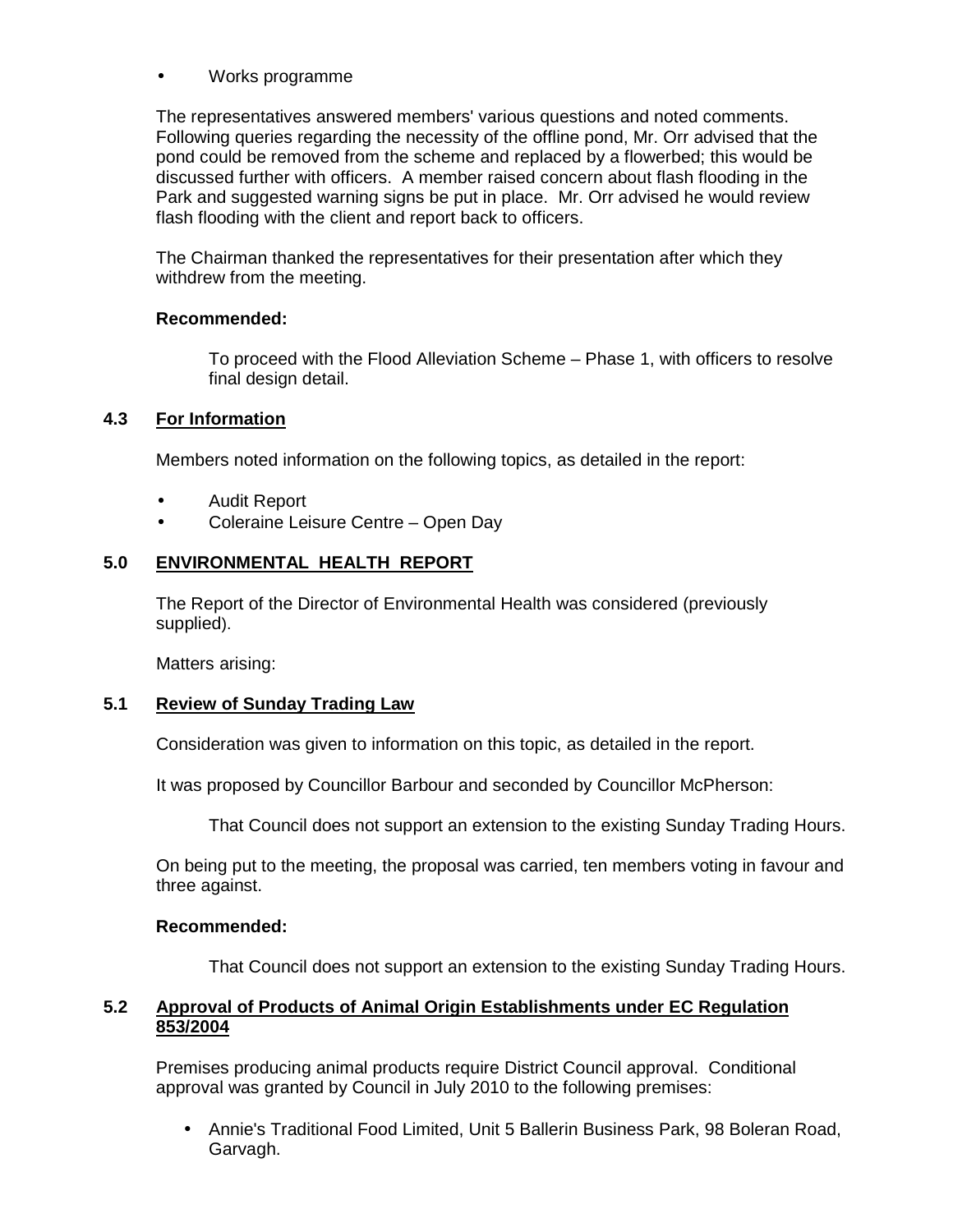The establishment had been re-inspected and all outstanding requirements had been met.

#### **Recommended:**

 That Council grant full approval to Annie's Traditional Food Limited, Unit 5 Ballerin Business Park, 98 Boleran Road, Garvagh.

## **5.3 For Information**

Members noted information on the following topics, as detailed in the report:

- No Smoking Day Awards March 2010
- Outcome of Legal Proceedings
	- (1) Defendant: Ms. Amanda Dallas 45 Sconce Road Articlave
		- Offence: Keeping a dog without a valid licence contrary to Article 17 (1) of The Dogs (NI) Order 1983.
		- Result: Fine: £50.00 Legal Costs: £70.00 Court Costs: £16.00
	- (2) Defendant: Mr. Richard Pollock York Inn Leisure and Retail Ltd 2 Station Road **Portstewart** 
		- Offence: Failing to prevent persons smoking in a smoke free place contrary to Article 8 of The Smoking (NI) Order 2006
		- Result: Fines: £100.00 Legal Costs: £70.00 Court Fees: £16.00
	- (3) Defendant: Mr. Ciaran McCleary 87 Fergot Road Derrynoose
		- Offence: Failed to comply with a notice issued under Article 20 of The Litter (NI) Order 1994
		- Result: Fine: £50.00 Legal Costs: £70.00 Court Costs: £22.00
	- (4) Defendant: Ms. Sabrina Knox 656 Glenmanus Park Portrush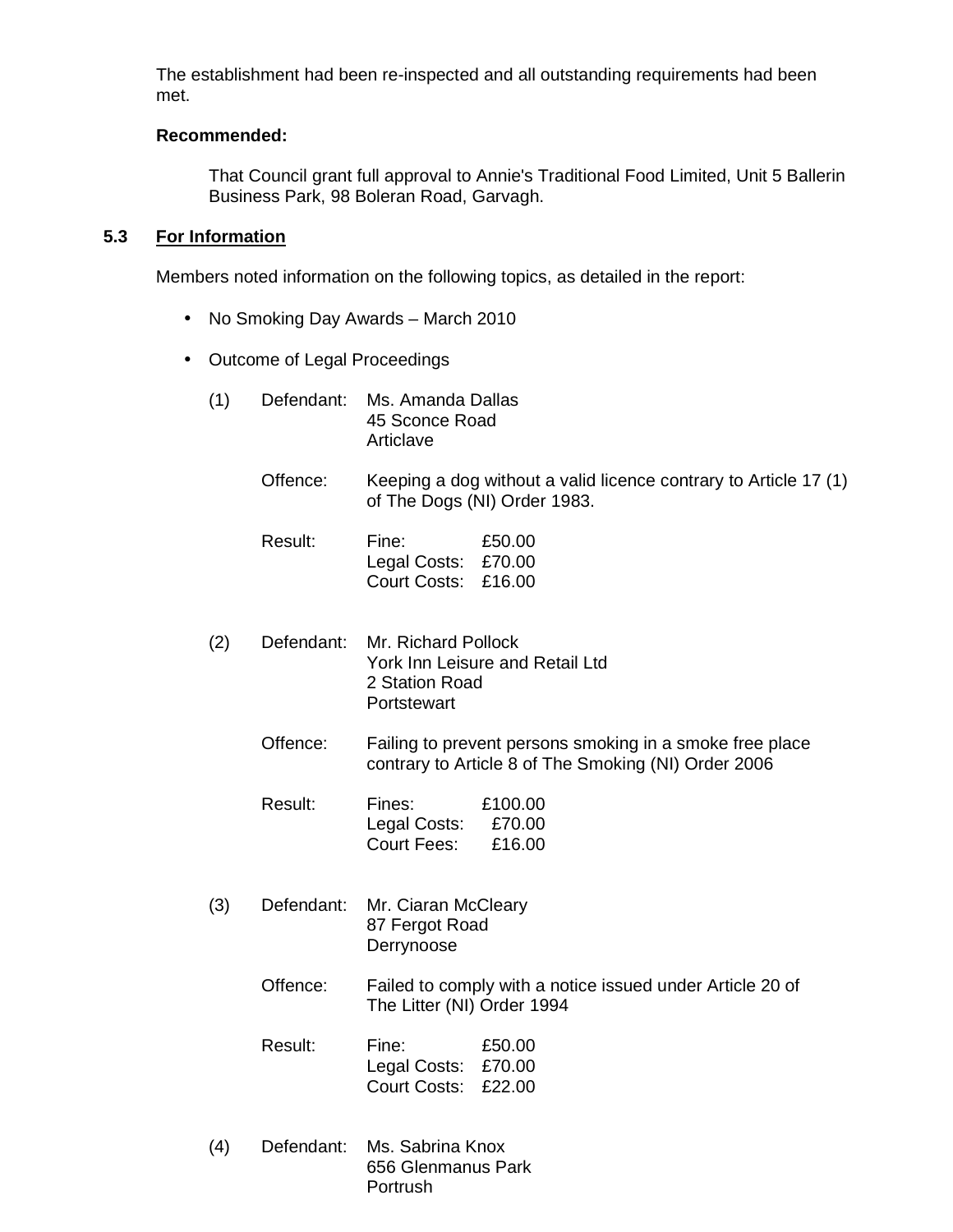Offence: Smoking in a smoke free premises/vehicle contrary to Article 8 of The Smoking (NI) Order 2006

| Result: | Fine:               | £50.00 |
|---------|---------------------|--------|
|         | Legal Costs: £70.00 |        |
|         | Court Costs: £16.00 |        |

## **6.0 TECHNICAL SERVICES' REPORT**

The Report of the Director of Technical Services was considered (previously supplied).

Matters arising:

## **6.1 DRD Roads Service**

## **6.1.1 Bridge Street, Kilrea – Zebra Crossings – Correspondence**

Consideration was given to information on this topic, as detailed in the report.

#### **Recommended:**

 That Bann members meet with representatives from Roads Service on site to discuss traffic problems at this location.

#### **6.1.2 Railway Road/Circular Road, Coleraine – Pedestrian Crossings**

Consideration was given to information on this topic, as detailed in the report.

#### **Recommended:**

That Coleraine Central members meet with representatives from Roads Service on site to discuss DRD's proposals to introduce Pedestrian Crossings at the junction of Railway Road/Circular Road junction.

## **6.2 Entertainment Licences**

## **6.2.1 The Playhouse, 47 Main Street, Portrush**

 An application for renewal of an Entertainment Licence had been received from Mr. A. Murphy, c/o The Playhouse.

Days and times on which it is intended to provide such entertainment: Monday/Tuesday – Saturday/Sunday: 11.30 a.m. – 1.00 a.m. Sunday: 12.30 p.m. – midnight

Members noted one letter of objection had been received.

#### **Recommended:**

That the decision be deferred to the Council Meeting on 22<sup>nd</sup> February, 2011 at which the objector and applicant would be given the opportunity to address Council.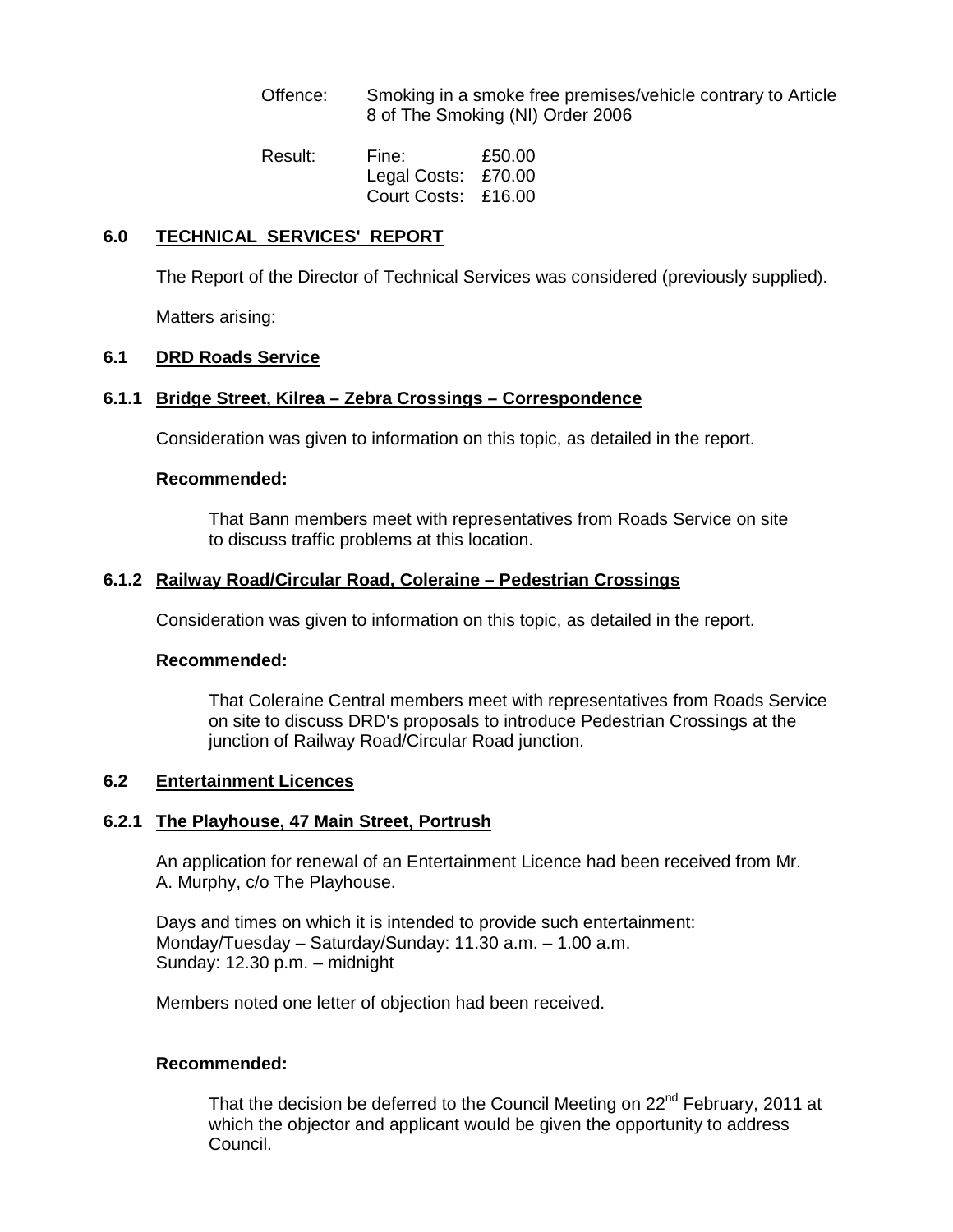## **6.2.2 The Londonderry Hotel, 39-41 Main Street, Portrush**

 An application for Variation of Licence had been received from Mr. S. Ross, c/o The Londonderry Hotel.

 Variation of Licence to include the removal of condition 3 from the current Entertainment Licence which states:

 Ground Floor – Atlantic Bar Entering and egressing the Atlantic Bar via Atlantic Avenue is prohibited after 11.30 p.m. except in case of emergency.

## **Recommended:**

 That Council refuse Variation of Licence with the proviso that this decision be deferred to the Council Meeting on 22<sup>nd</sup> February, 2011 at which the applicant would be given the opportunity to address Council.

#### **6.3 Waste Management – Compost Units**

Members noted information on this topic, as detailed in the report.

#### **6.4 For Information**

## **6.4.1 Proposed Inshore Special Area of Conservation – Skerries and Causeway**

Members noted information on this topic, as detailed in the report.

#### **6.4.2 Building Control**

Members noted that approval had been granted for 65 applications.

## **7.0 CONSULTATION LIST**

Details of consultation documents received were noted (previously supplied).

 Any member who wished to make a response was asked to do so before the due date for comments as detailed in the report.

## **8.0 LITTER BINS**

 Following a member's query about a request for additional litter bins the Director of Technical Services advised the member to forward the locations to him and the matter would be investigated.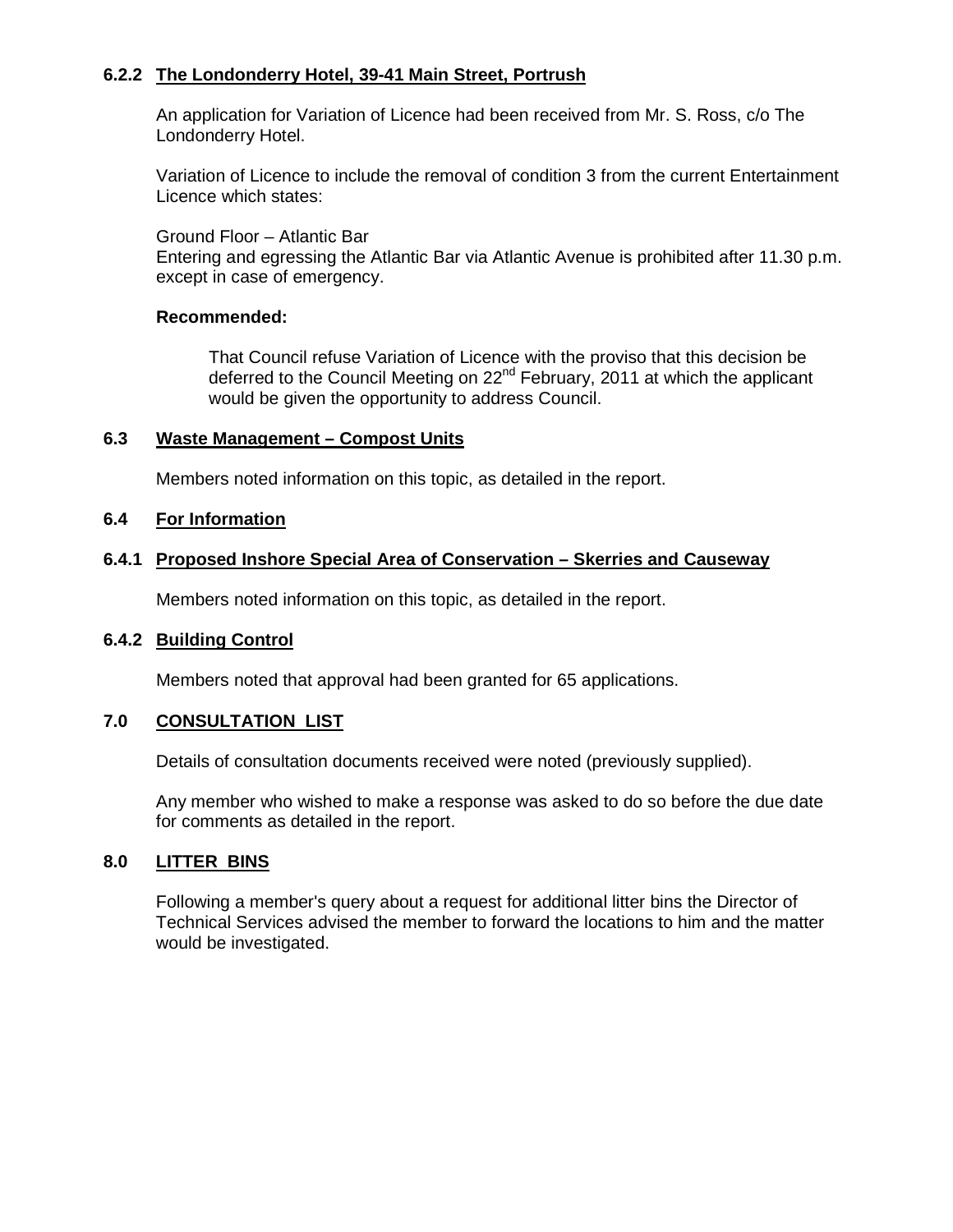## **PLANNING COMMITTEE**

## **08 February, 2011.**

| <b>Present:</b>                   | Alderman W. J. McClure in the Chair                                                                                                                                           |                                                                                                          |
|-----------------------------------|-------------------------------------------------------------------------------------------------------------------------------------------------------------------------------|----------------------------------------------------------------------------------------------------------|
|                                   | The Mayor, Councillor N. F. Hillis                                                                                                                                            |                                                                                                          |
|                                   | The Deputy Mayor, Councillor A. S. Cole                                                                                                                                       |                                                                                                          |
|                                   | <b>Aldermen</b>                                                                                                                                                               |                                                                                                          |
|                                   | E. T. Black (Mrs.)<br>W. T. Creelman<br>M. T. Hickey (Mrs.)                                                                                                                   | D. McClarty<br>(Items $1.0 - 5.0$ )                                                                      |
|                                   | <b>Councillors</b>                                                                                                                                                            |                                                                                                          |
|                                   | C. S. Alexander (Ms.)<br>D. D. Barbour<br>J. M. Bradley<br>O. M. Church (Mrs.)<br>T. J. Deans<br>E. P. Fielding (Mrs.)                                                        | S. Gilkinson<br>W. A. King<br>R. A. Loftus (Mrs.)<br>G. L. McLaughlin<br>R. A. McPherson<br>A. McQuillan |
| Also in<br><b>Attendance:</b>     | Representative from the Planning Service -<br>Mr. P. Duffy                                                                                                                    |                                                                                                          |
| Officers in<br><b>Attendance:</b> | Principal Administrative Officer, Senior Environmental<br>Health Officer (Items 1.0 - 4.7), Head of Development<br>Services (Items 1.0 - 3.0) and Administrative<br>Assistant |                                                                                                          |
| <b>Apologies:</b>                 | <b>Councillors Fitzpatrick and Leonard</b>                                                                                                                                    |                                                                                                          |

## **1.0 WELCOME**

 The Chairman welcomed everyone to the Meeting including Mr. P. Fleming from FM Planning Ltd.

## **2.0 PLANNING POLICY STATEMENT 16 - TOURISM**

 Consideration was given to the Draft Response for above prepared by FM Planning Ltd. (previously supplied).

 Mr. Fleming outlined the key issues from the consultation document and answered various members' questions.

 It was agreed that the Draft Response would form the basis of Council's response together with points raised by members.

#### **3.0 KIDDIELAND, CASTLE ERIN ROAD, PORTRUSH**

 Consideration was given to the Planning Appeals Commission Enforcement Appeal Decision for Kiddieland, Castle Erin Road, Portrush (previously supplied).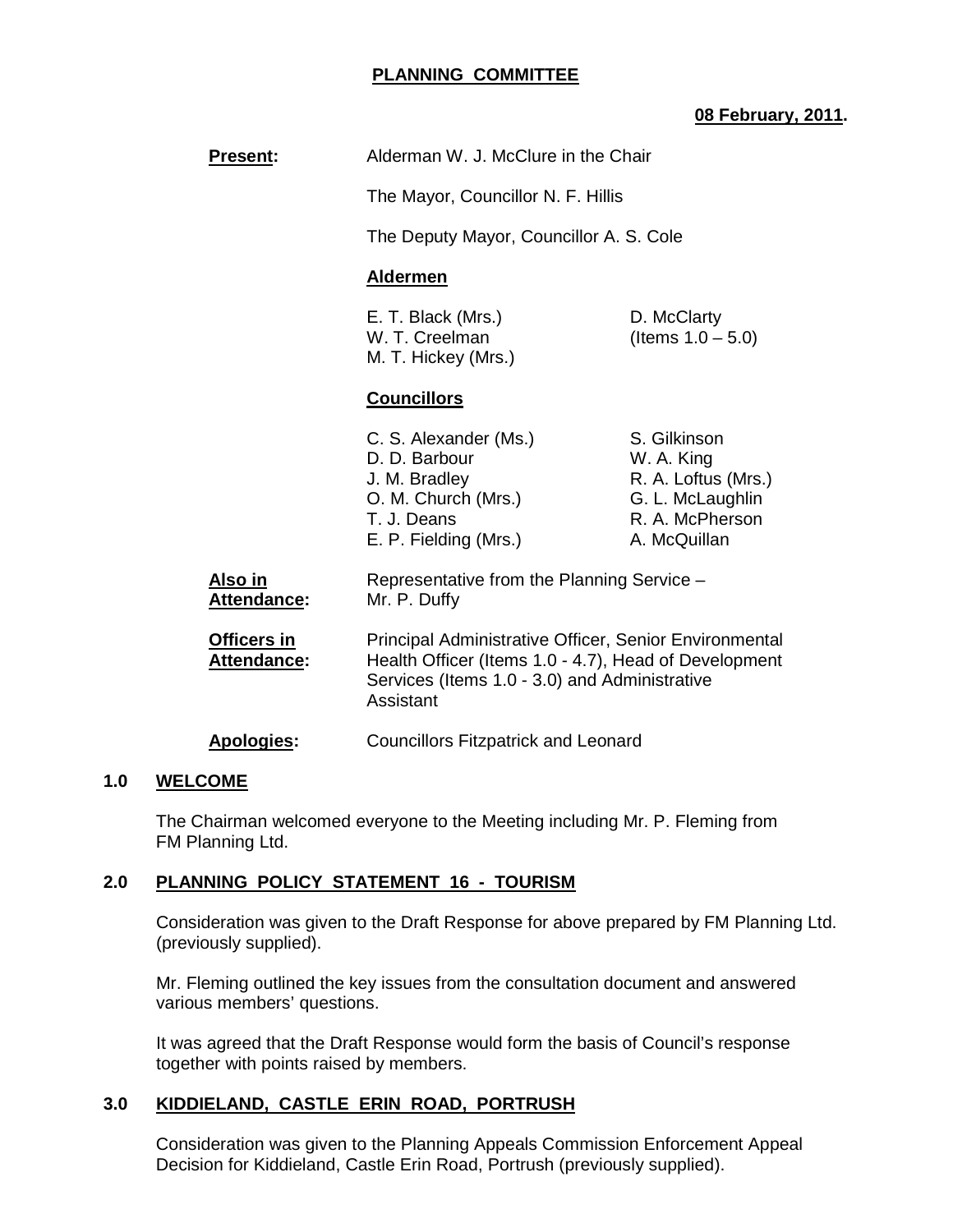Mr. Fleming reported on the above appeal and elaborated on the process. It was noted that the appeal had succeeded on ground (d) – 'immunity from enforcement' and the Enforcement Notice had been quashed. The Enforcement Notice had been issued on 18 March 2010 and the Commissioner concluded that the works to the structure since it was erected in March 2004 represented works for the maintenance of the structure rather than structural alteration or addition. The delay in serving the Enforcement Notice had resulted in the appeal succeeding.

 Members expressed disappointment at the outcome of the appeal and following a full discussion it was proposed by Councillor Ms. Alexander, seconded by the Mayor and unanimously agreed:

 That Council write to the Chief Executive of the Planning Service requesting a full investigation of the Department's handling of this enforcement case.

Details of Council's costs in pursuing the enforcement were requested.

The Chairman thanked Mr. Fleming for attending after which he withdrew.

## **4.0 PLANNING APPLICATIONS**

A list of sixteen applications was presented for consideration (previously supplied).

#### **Applications Deferred from Previous Meeting**

| 4.1 | Application No. D1<br>C/2006/0692/O<br>Proposed site for one and a half                                                                                       | The opinion of the Planning Service was to<br>refuse.                                                                         |
|-----|---------------------------------------------------------------------------------------------------------------------------------------------------------------|-------------------------------------------------------------------------------------------------------------------------------|
|     | storey farm retirement dwelling at<br>Boleran Road, Garvagh,<br>Coleraine (100m east of 100<br>Boleran Road) for Mr. D. Mullan                                | The application had now been withdrawn.                                                                                       |
| 4.2 | Application No. D2<br>C/2008/0575/F<br>Proposed replacement shop front<br>to existing take away at Fab<br>Kabab, 15 Waterside, Coleraine<br>for Mrs. Raki Ali | The opinion of the Planning Service was to<br>refuse both applications.<br>It was agreed that the applications be<br>refused. |
|     | Application No. D3<br>C/2008/0576/LB<br>Proposed replacement shop front<br>at Fab Kabab, 15 Waterside,<br>Coleraine for Mrs. Raki Ali                         |                                                                                                                               |

4.3 Application No. D4 C/2009/0796/O Proposed rural dwelling 35m north of 72 Ringrash Road, Macosquin, Coleraine for Mr. A. Hall

The opinion of the Planning Service was to approve.

It was agreed that the application be approved.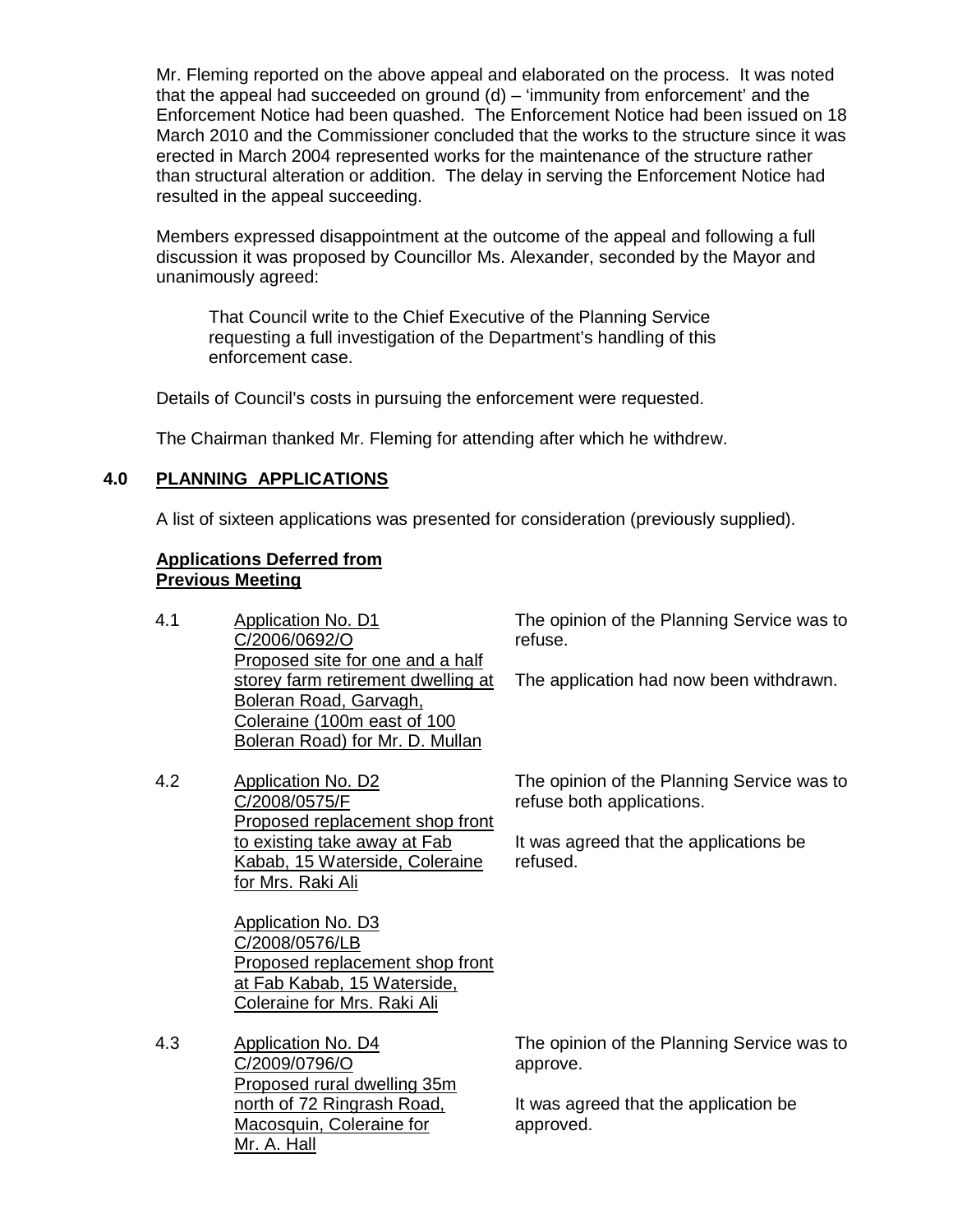- 4.4 Application No. D5 C/2010/0303/O Proposed site for dwelling and garage adjacent to 54 Burrenmore Road, Castlerock for Mr. and Mrs. E. Cunning
- 4.5 Application No. D6 C/2010/0428/O Site for dwelling and garage adjacent to 10 Liscall Road, Garvagh for Mr. E. Doherty
- 4.6 Application No. D7 C/2010/0462/F New dwelling including ancillary ground floor granny flat (part amendment to previous approval C/2008/0456/F) at No. 9 Blackrock Road, Portrush for Mr. P. McMullan

## **New Applications**

4.7 Application No. 4 C/2010/0519/LB Addition of a ramp to front entrance of building to comply with current DDA Regulations at 24 The Diamond, Coleraine for Lloyds Banking Group

> Application No. 8 C/2010/0661/F Addition of ramp to front entrance of building to comply with current DDA Regulations at 24 The Diamond, Coleraine for Lloyds Banking Group

4.8 Application No. 5 C/2010/0551/F Alterations to existing hotel comprising of new additional upper floor to accommodate conference facility (relocation of existing) and alterations to fenestration of principal elevation at Bayview Hotel, 2 Bayhead Road, Portballintrae for Mr. T. Kane

The opinion of the Planning Service was to refuse.

It was agreed that the application be refused.

The opinion of the Planning Service was to refuse.

It was agreed that the application be refused.

The opinion of the Planning Service was to approve.

It was agreed that the application be approved.

The opinion of the Planning Service was to refuse both applications.

It was proposed by Councillor McQuillan, seconded by Alderman Mrs. Hickey and unanimously agreed:

> That the application be deferred for one month to facilitate an office meeting on the grounds that all material planning considerations had not been assessed.

The opinion of the Planning Service was to refuse.

It was proposed by Councillor McPherson, seconded by Alderman Mrs. Black and agreed:

> That the application be deferred for one month to facilitate an office meeting on the grounds that all material planning considerations had not been assessed.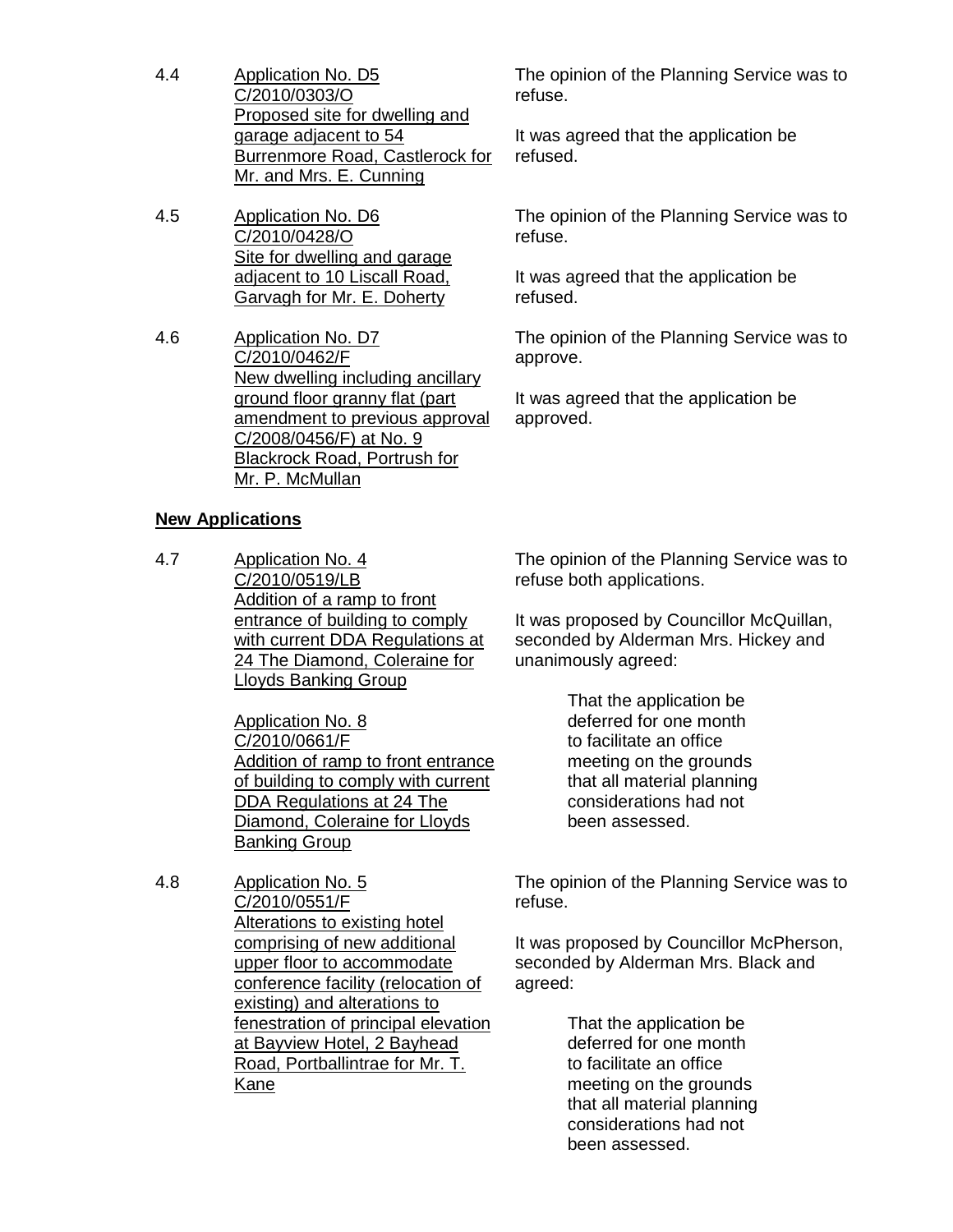4.9 Application No. 6 C/2010/0572/F Function room above car parking at rear of 2 Bayhead Road, Portballintrae for Bayview Hotel

The opinion of the Planning Service was to refuse.

It was proposed by Alderman McClarty, seconded by Alderman Creelman and agreed:

> That the application be deferred for one month to facilitate an office meeting on the grounds that all material planning considerations had not been assessed.

## **5.0 OFFICE MEETINGS**

It was noted that the office meetings would be held on Friday 25 February 2011.

## **6.0 PLANNNIG ISSUES RAISED BY MEMBERS**

## **6.1 Craigvara Cottage, 6 Craigvara Terrace, Portrush**

It was agreed that Council formally write to the Planning Service and request that the enforcement action for the above property be pursued.

## **6.2 Corrstown House, Portstewart**

 It was noted that to date no reply had been received from the Minister of the Environment.

## **7.0 PLANNING COMMITTEE MEETINGS - REVIEW OF START TIME**

 The Principal Administrative Officer reported that a request had been received from the Planning Service, at the Planning Working Group Meeting held on 17 January, 2011, for Council to consider holding the Planning Committee meetings at 5.00 pm or earlier.

 Following discussion it was proposed by Councillor Bradley, seconded by Councillor Mrs. Fielding and unanimously agreed:

That the time of the Planning Committee meetings remain at 6.30 pm.

## **8.0 PLANNING APPLICATION C/2009/0159 - BALLYCAIRN ROAD, COLERAINE**

 Consideration was given to letter dated 25 January 2011 from the Minister of the Environment regarding Council's request for a second deferral on the above planning application (previously supplied).

It was noted that due to the specific circumstances a further deferral had been granted.

## **9.0 PLANNING APPLICATION C/2010/0315 - BALLYCAIRN ROAD, COLERAINE**

 Consideration was given to letter dated 2 February 2011 from the Minister of the Environment regarding Council's request for a meeting to discuss the above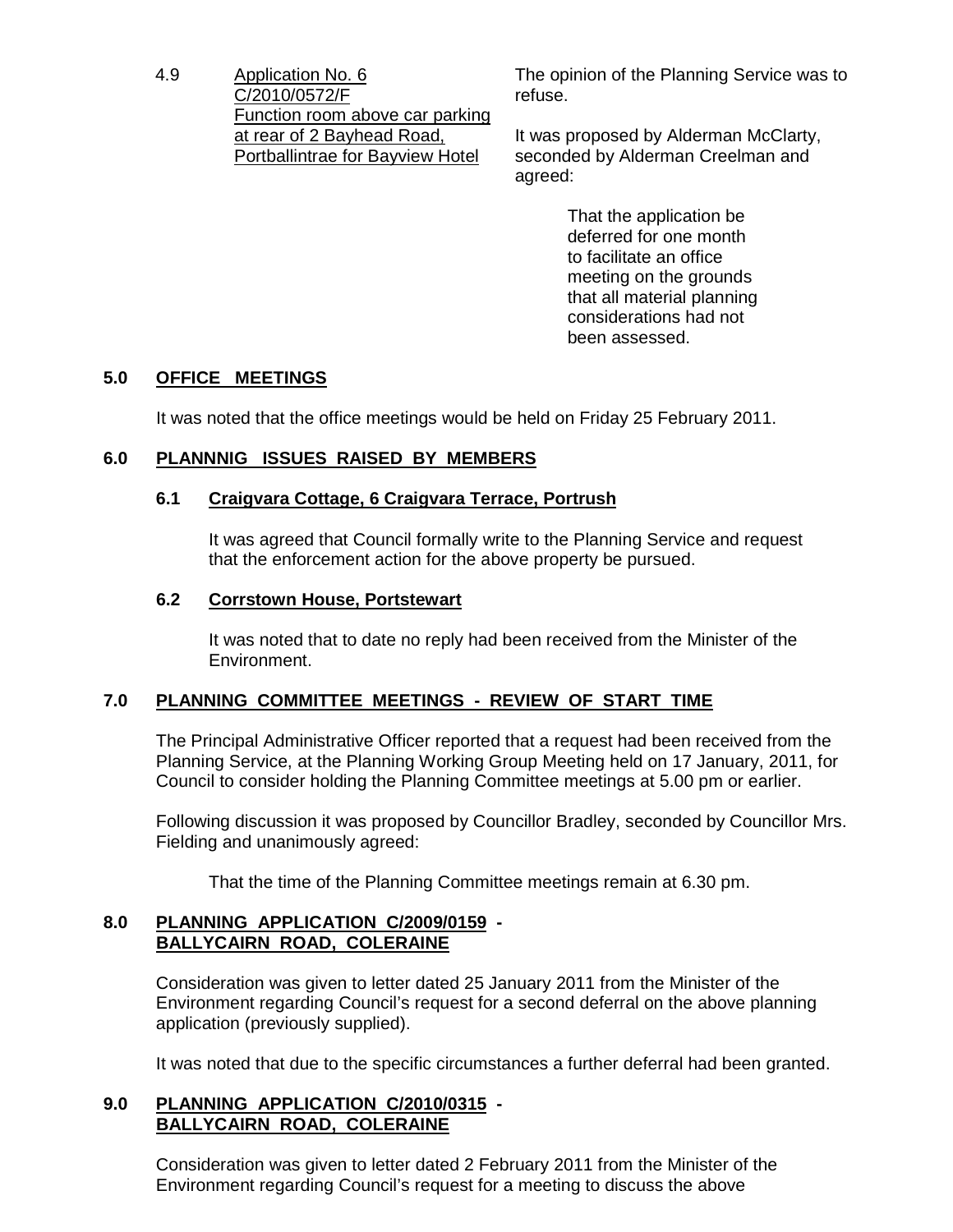application (previously supplied).

 It was noted that the Minister felt that a meeting would not be appropriate at this time as the application was still going through the normal statutory consultation process.

## **10.0 SUSPENSION OF SECOND SURVEY OF HISTORIC BUILDINGS**

 Consideration was given to letter dated 27 January 2011 from Alastair Coey Architects regarding the suspension of the Second Survey of Historic Buildings outlined in the Department of the Environment draft budget proposals (previously supplied).

It was agreed that the letter be marked 'read'.

#### **11.0 APPLICATION C/2008/0311/F - CEMEX CONCRETE BATCHING PLANT - CRAIGAHULLIAR, PORTRUSH**

 It was agreed that Council write to the Minister of the Environment requesting an update regarding the delay in issuing a decision for the above application.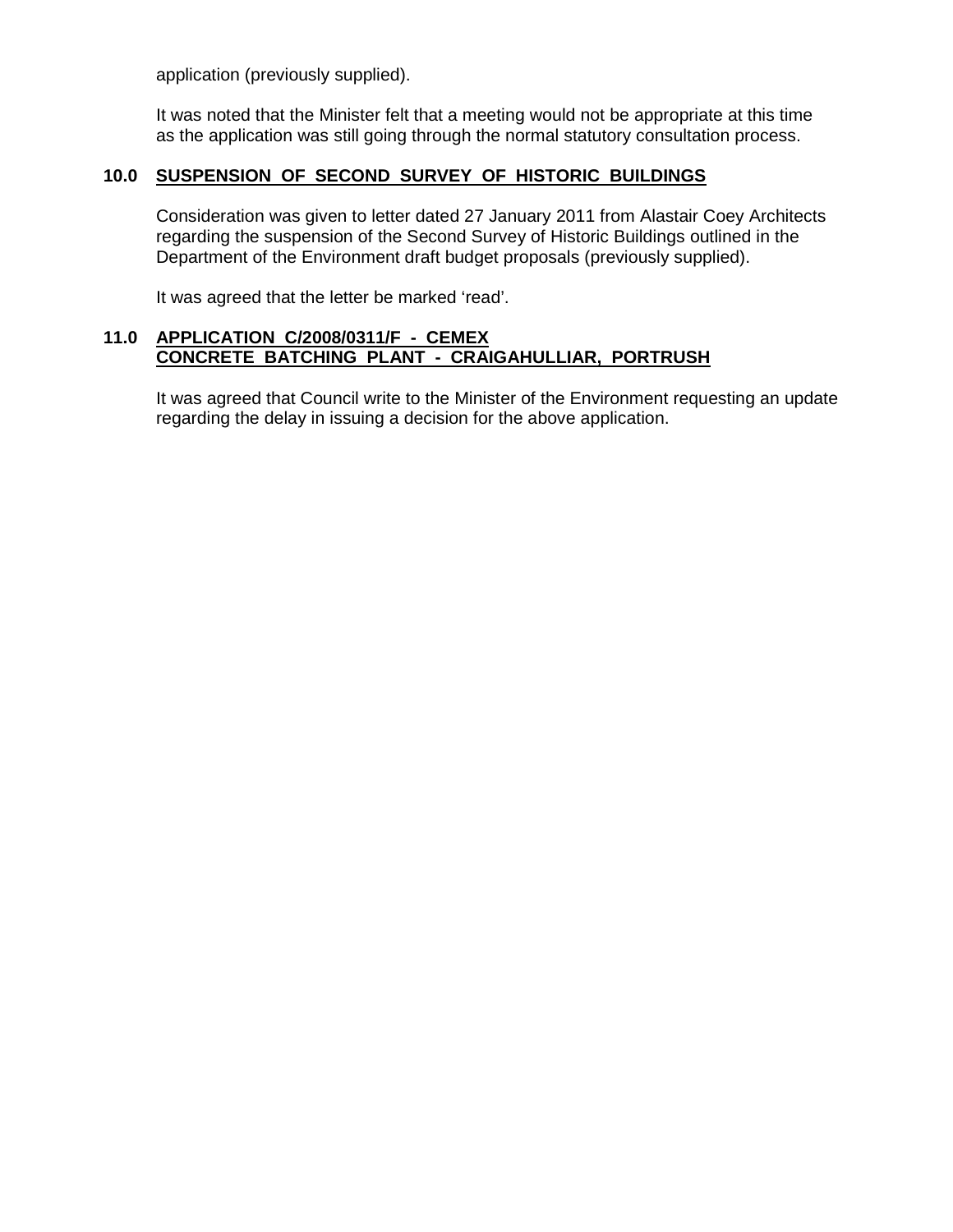## **POLICY AND DEVELOPMENT COMMITTEE**

## **15th February, 2011**

| <b>Present:</b>               | Councillor R. A. McPherson, in the Chair                                                                                                                                                                                                                                                                                                                                     |                                                                                                                                  |
|-------------------------------|------------------------------------------------------------------------------------------------------------------------------------------------------------------------------------------------------------------------------------------------------------------------------------------------------------------------------------------------------------------------------|----------------------------------------------------------------------------------------------------------------------------------|
|                               | The Mayor, Councillor N. F. Hillis                                                                                                                                                                                                                                                                                                                                           |                                                                                                                                  |
|                               | The Deputy Mayor, Councillor A. S. Cole                                                                                                                                                                                                                                                                                                                                      |                                                                                                                                  |
|                               | <b>Aldermen</b>                                                                                                                                                                                                                                                                                                                                                              |                                                                                                                                  |
|                               | E. T. Black (Mrs.)<br>(Items $1.0 - 5.0$ )<br>W. T. Creelman<br>M. T. Hickey (Mrs.)<br>(Items $2.1.1 - 13.0$ )                                                                                                                                                                                                                                                               | D. McClarty<br>(Items $1.0 - 5.0$ )<br>W. J. McClure                                                                             |
|                               | <b>Councillors</b>                                                                                                                                                                                                                                                                                                                                                           |                                                                                                                                  |
|                               | C. S. Alexander (Ms.)<br>(Items $1.0 - 5.0$ )<br>D. D. Barbour<br>O. M. Church (Mrs.)<br>(Items $1.0 - 5.3.1$ )<br>T. J. Deans<br>E. P. Fielding (Mrs.)<br><b>B.</b> Fitzpatrick                                                                                                                                                                                             | S. Gilkinson<br>D. Harding<br>W. A. King<br><b>B.</b> Leonard<br>(Items $1.0 - 3.1$ )<br>R. A. Loftus (Mrs.)<br>G. L. McLaughlin |
| Officers in<br>Attendance:    | Town Clerk and Chief Executive, Interim Director of Leisure<br>Services, Head of Development Services, Head of<br>Performance, Policy and Governance, Services Manager<br>(Items 1.0 – 2.6), Portrush Regeneration Manager (Items<br>1.0 - 4.2), Transition Project Manager (Items $1.0 - 6.3$ ),<br>Events Assistant (Items $1.0 - 2.3.1$ ) and Administrative<br>Assistant |                                                                                                                                  |
| Also in<br><b>Attendance:</b> | $($ ltem 2.1.1 $)$                                                                                                                                                                                                                                                                                                                                                           | Mr. Eddie Rowan and Mr. Fergus Mackay, PLM Promotions                                                                            |

## **1.0 THANKS**

The Town Clerk and Chief Executive expressed his appreciation to Members of Council and staff for their condolences following the recent death of his father.

## **2.0 IN COMMITTEE**

Councillor Ms. Alexander asked that her objection to the following items being held 'In Committee' be recorded:

- **North West 200 Festival Week Continental Market;**
- **Proposal for Outdoor Music Concert Portrush 2011.**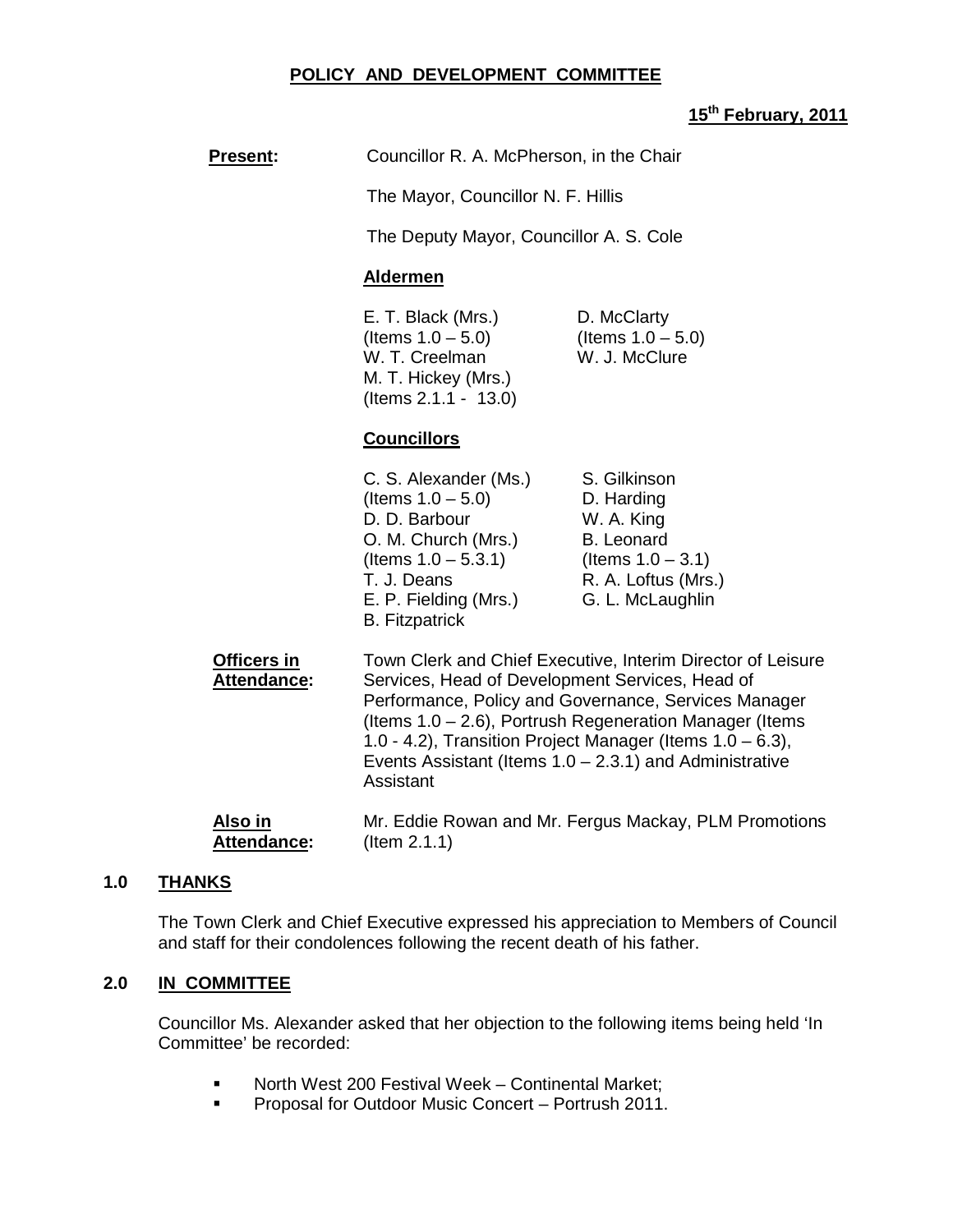## **3.0 Development Services' Report**

The Report of the Head of Development Services was considered (previously supplied).

Matters arising:

## **3.1 Collaborative Strategy for Local Economic Development in the Causeway Coast and Glens**

Consideration was given to information on this topic, as contained in the report, along with the draft strategy and associated action plan (previously supplied). Members noted that the strategy was being presented to the four Cluster councils.

In response to concern expressed by Members as to the level of support which could be expected from Central Government Departments for this strategy, the Head of Development Services would investigate further and report back.

## **Recommended:**

That Members review the draft strategy and associated action plan and provide feedback to the Economic Development Manager by 28<sup>th</sup> February, 2011.

A report on this issue would be provided to the March meeting of Committee.

## **3.2 Business Improvement Districts and Licensing of Pavement Cafés**

Consideration was given to information on this Department for Social Development Consultation Paper and to Council's draft response (previously supplied).

## **Recommended:**

That Council adopts the draft response.

## **3.3 Environmental Improvement Scheme, Station Square, Portrush**

Members noted that following consideration of design proposals by Council, key private and public sector stakeholders, and public consultation, the winning design for this scheme had received unanimous support. Approval was, therefore, sought to proceed with the detailed design.

## **Recommended:**

On the proposal of Alderman Mrs. Black and seconded by Councillor Fitzpatrick, that Council gives approval to proceed with the detailed design based on the concept drawings presented.

## **3.4 For Information**

Members noted information on the following topics:

- I) Workshop Good Relations Strategy and Action Plan 2011-2014  $3^{rd}$ March, 2011 at 6.30pm.
- II) Go Women Event  $8<sup>th</sup>$  March, 2011.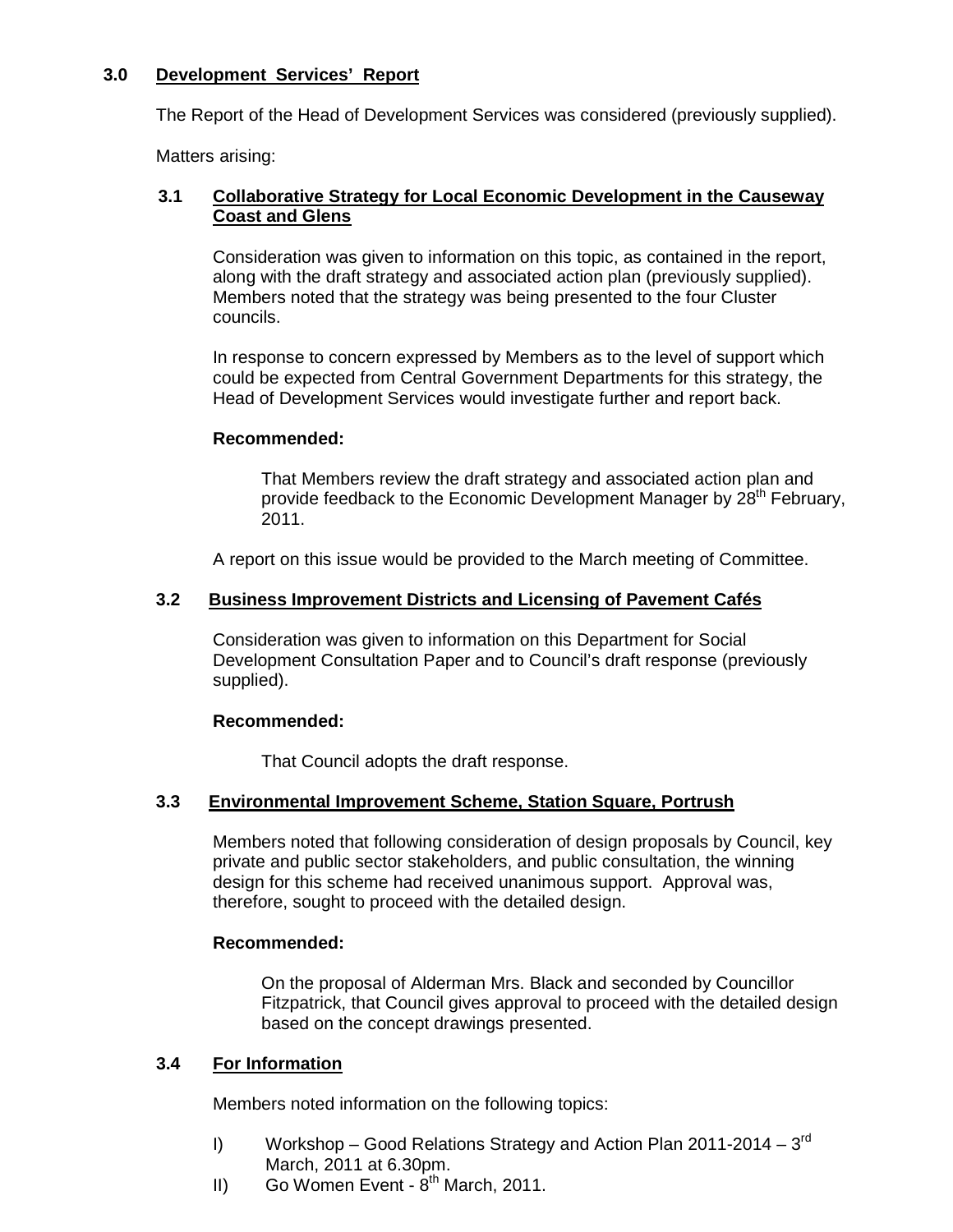- III) Invest NI Overseas Representatives' Conference March 2011. Members' comments in relation to action plans were noted by the Head of Development Services. A full agenda would be prepared once the date had been confirmed.
- IV) Portrush Regeneration Scheme Visit by Minister Poots  $17<sup>th</sup>$  February, 2011. Any Members wishing to attend was asked to inform the Portrush Regeneration Manager.
- V) Workshop Regional Development Strategy  $9<sup>th</sup>$  March, 2011. This Workshop would be facilitated by Peter Fleming, Fleming Mounstephen Planning. Details would be circulated to Members.
- VI) Use of Portballintrae Car Park for Causeway Park and Ride scheme. The Head of Development Services had been in contact with the National Trust on this issue; a report would be brought to the Council Meeting on  $22^{nd}$ February, 2011.

## **4.0 CORPORATE SERVICES' REPORT**

Consideration was given to the Corporate Services' Report (previously supplied).

Matters arising:

## **4.1 Disciplinary and Grievance Policies**

Members noted that these policies had been considered at the Working Group meeting on 11<sup>th</sup> February, 2011 and that a report would be brought to the February meeting of Council.

## **4.2 Cheque Signatories**

Approval was sought for two members of staff to be authorised as cheque signatories, due to impending loss of several current signatories.

## **Recommended:**

That Miss Moira Mann, Head of Development Services and Mr. Richard Cox, Management Accountant be authorised to sign cheques drawn on all Council bank accounts.

## **4.3 For Information**

Members noted information on the following topics, as contained in the report:

- i) International Financial Reporting Standards Update.
- ii) National Fraud Initiative Update.
- iii) Local Government Audit Arrangements.
- iv) Accounts.

## **5.0 ADMINISTRATIVE SERVICES**

The Report of the Head of Performance, Policy and Governance was considered (previously supplied).

Matters arising: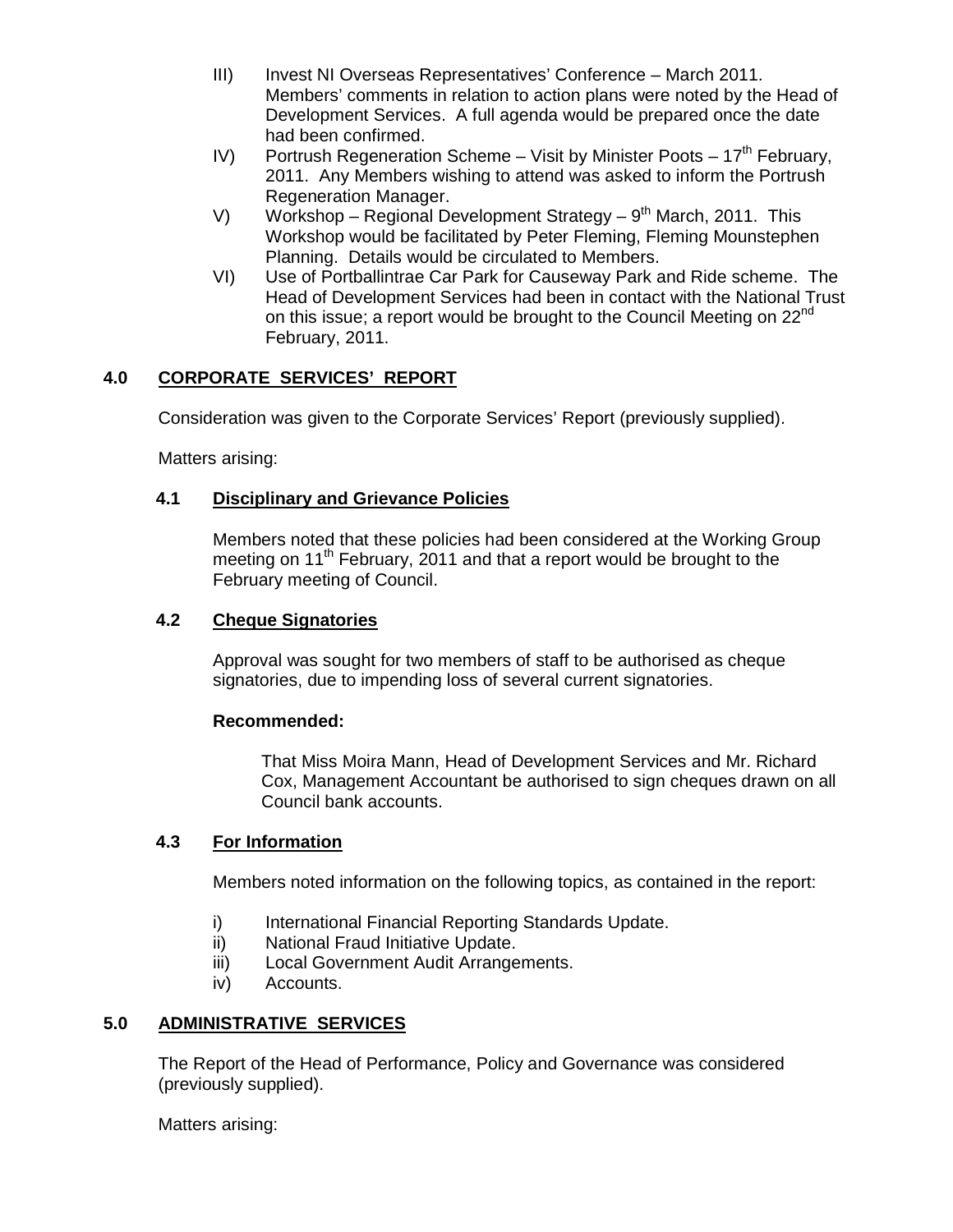## **5.1 Coleraine War Memorial**

Consideration was given to a request for the name of the late Ranger Aaron McCormick to be added to the Roll of Honour on the War Memorial in Coleraine Town Centre.

### **Recommended:**

That the words 'Aaron L. McCormick 2010' be added to the Coleraine War Memorial in recognition of his supreme sacrifice.

Thanks were extended to Members on behalf of the McCormick family.

## **5.2 Local Government Elections / Council Meeting Schedule**

 Consideration was given to arrangements for Council business during April and May 2011 as contained in the report.

#### **Recommended:**

That the arrangements be approved as presented.

## **5.3 For Information**

 Members noted information on the Forecast of key Council events for February to March 2011, as contained in the report, with the following events highlighted for Members' attention:

- Tuesday  $22^{nd}$  February, 2011 NILGA consultations in the Roe Valley Arts Centre, Limavady.
- Tuesday 22<sup>nd</sup> February, 2011 Official Council photograph in Cloonavin at 5.30pm – subject to full attendance. Any Member who found this date/time unsuitable was asked to contact the Head of Performance, Policy and Governance at the earliest possible opportunity.
- Wednesday  $2^{nd}$  March, 2011 Official opening of the Coleraine West Community Centre at 10.00am. Members were asked to note that this date and time had been changed from  $10<sup>th</sup>$  March at 3.00pm.

## **6.0 REVIEW OF PUBLIC ADMINISTRATION**

## **6.1 Cluster Collaboration**

The Chairman welcomed Mr. Stephen McMaw, Transition Project Manager, who was in attendance to update Committee on developments which had taken place since the deferral of the Review of Public Administration in June 2010.

Mr. McMaw outlined the background to the collaboration approach endorsed by the Transition Committee which had resulted in the new Collaborative Framework, Business Cycle and Terms of Reference documents, subject to approval by the four Cluster Councils. A year 1 Cluster Efficiency and Improvement Plan (CIP) was also presented for Council's consideration.

He then outlined the development of the Improvement, Collaboration and Efficiency (ICE) 'Case for Change' programme document, which was currently out to councils for consultation.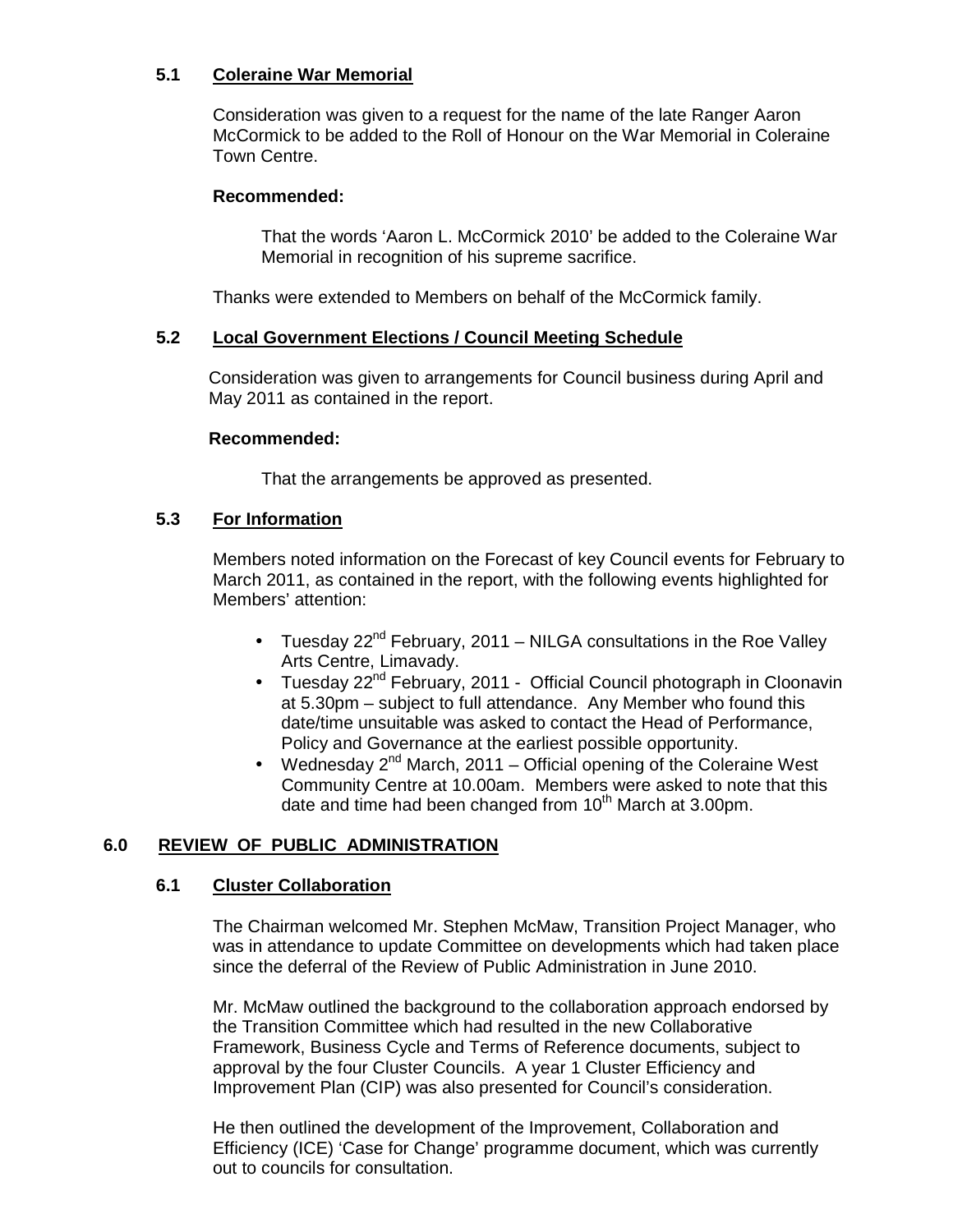During a period of discussion, Members' questions were responded to by the Town Clerk and Chief Executive and the Transition Project Manager.

#### **Recommended:**

On the proposal of Alderman Mrs. Hickey, seconded by Councillor Gilkinson and with thirteen votes in favour and none against:

 That Council approves the Collaboration Framework, Business Cycle, Transition Committee Terms of Reference, Cluster Cost/Benefit Principles and Year 1 Efficiency and Improvement Plan.

#### **6.2 Northern Ireland Elected Member Charter**

Consideration was given to an invitation from NILGA for councils to apply to participate in an Elected Member Development Charter Programme. The majority of cost for the programme would be provided to the successful applicants by NILGA, approximately £2,500, with a £750 contribution required from each participating organisation.

Members noted that the Causeway Coast and Glens Transition Committee had approved submission of a Cluster bid to NILGA, which would result in a cost to each of the Cluster Councils of £750.

#### **Recommended:**

 That Council approves the Transition Committee's proposal to submit a Cluster bid to participate in the Northern Ireland Elected Member Development Charter pilot programme.

#### **6.3 ICE (Improvement, Collaboration and Efficiency) Consultation**

Committee received a presentation on the ICE 'Case for Change' programme which outlined the purpose, key assumptions, content, delivery and framework involved. The Transition Project Manager highlighted the opportunities and potential offered by the programme and outlined the next steps for moving forward.

Members were reminded that a Consultation Day on the ICE Programme would be held in the Roe Valley Arts Centre on the 22<sup>nd</sup> February, 2010. Any Member interested in further information on the programme was invited to contact the Transition Project Manager.

The Chairman thanked Mr. McMaw for his presentation, following which he withdrew from the meeting.

#### **6.4 Transition Project Manager Post**

 The Town Clerk and Chief Executive advised that funding for this position would cease at the end of March 2011. As money had not been set aside in any of the Cluster Council's budgets to cover the cost of the post, a business case was being prepared to investigate the feasibility of the position being self-funding.

A report would be brought to the March meeting of Committee.